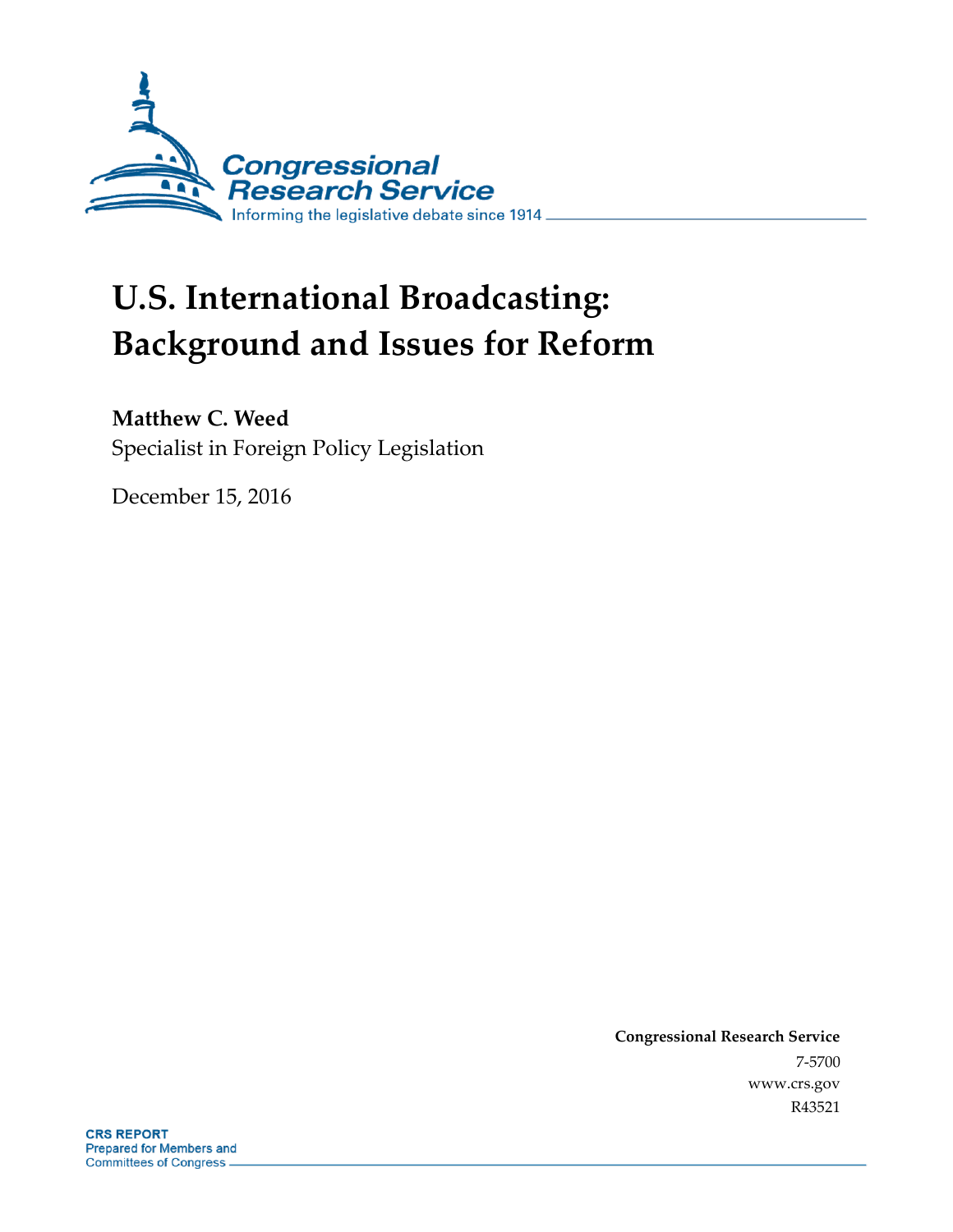# **Summary**

Since the beginning of modern U.S. international broadcasting during World War II, debates over the effectiveness, strategic direction, and necessity of broadcasting activities have persisted. Longstanding arguments over the structure and operation of the Broadcasting Board of Governors (BBG) have only added to these debates, prompting recurring efforts to reform the organization and its programs. Many Members of Congress have consistently shown concerted interest in U.S. international broadcasting, conducting oversight over the BBG and its individual broadcasters, and calling for increased resources and programming for certain regions, countries, and language services as well as streamlining of broadcast structures and resources. Interest in this area is expected to continue into the  $115<sup>th</sup>$  Congress and with the start of a new Administration.

Headed by a Board of eight presidentially appointed, Senate-confirmed members, and the Secretary of State, the BBG has responsibility for supervising, directing, and overseeing the operations of the International Broadcasting Bureau (IBB), the Voice of America (VOA), and the Office of Cuba Broadcasting (OCB, operating the Radio and TV Martí services to Cuba), as well as funding and oversight of the grantee broadcasters Radio Free Europe/Radio Liberty (RFE/RL), Radio Free Asia (RFA), and the Middle East Broadcasting Networks (MBN).

#### **Current Issues Facing the BBG and U.S. International Broadcasting**

Although U.S. international broadcasters enjoy an audience in the hundreds of millions and seem to be effective in providing objective news coverage to populations that might otherwise not receive it, many observers perceive the BBG as a flawed structure that is inefficient, duplicative in its activities, and ineffective. A number of issues concerning the BBG and U.S. international broadcasting continue to spark debate in Congress, including

- BBG operations and changes to executive leadership;
- strategic direction and allocation of resources in U.S. international broadcasting;
- the effect of shifts in information communication technologies, especially the importance of the Internet and digital media, on U.S. international broadcasters;
- the need for greater efficiency of U.S. international broadcasting, including possible consolidation of the several U.S. international broadcast entities;
- continuing disagreements over the role of U.S. international broadcasting in advancing U.S. foreign policy goals and promoting democracy; and
- means to assess and improve U.S. international broadcasting effectiveness.

#### **Reform Efforts in the 114th Congress**

In December 2016, Congress adopted provisions within the National Defense Authorization Act for Fiscal Year 2017 (S. 2943) that would make significant changes to the structure of U.S. international broadcasting, including abolishing the Board of Governors as head of the BBG agency, as well as significantly increasing in law the responsibilities and authorities of the BBG Chief Executive Officer (CEO) to direct international broadcasting activities and restructure U.S. international broadcasting overall. As of December 14, 2016, the bill has been presented to the President for signature. In addition, previously during the  $113<sup>th</sup>$  and  $114<sup>th</sup>$  Congresses, the House Foreign Affairs Committee considered two bills, more recently the United States International Communications Reform Act of 2015 (H.R. 2323), which also would have significantly changed the structure of U.S. international broadcasting. Major provisions in each of these proposals are compared at the end of this report.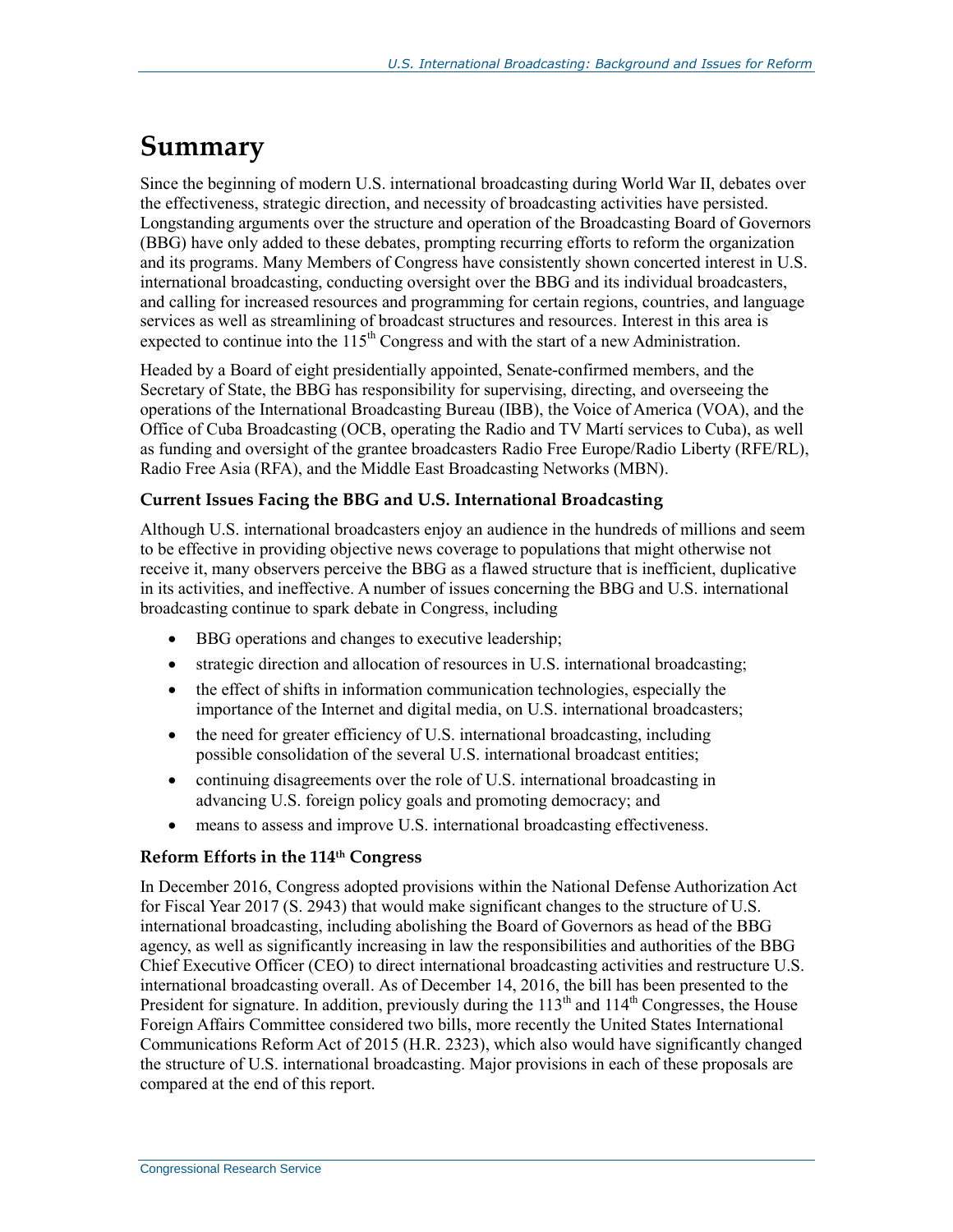# **Contents**

| Board Operations and Creating a New Position for Executive Leadership  12          |  |
|------------------------------------------------------------------------------------|--|
|                                                                                    |  |
|                                                                                    |  |
|                                                                                    |  |
| Role of U.S. International Broadcasting in Advancing U.S. Foreign Policy Goals and |  |
|                                                                                    |  |
|                                                                                    |  |
|                                                                                    |  |
|                                                                                    |  |
|                                                                                    |  |
|                                                                                    |  |
|                                                                                    |  |
|                                                                                    |  |
|                                                                                    |  |

# **Figures**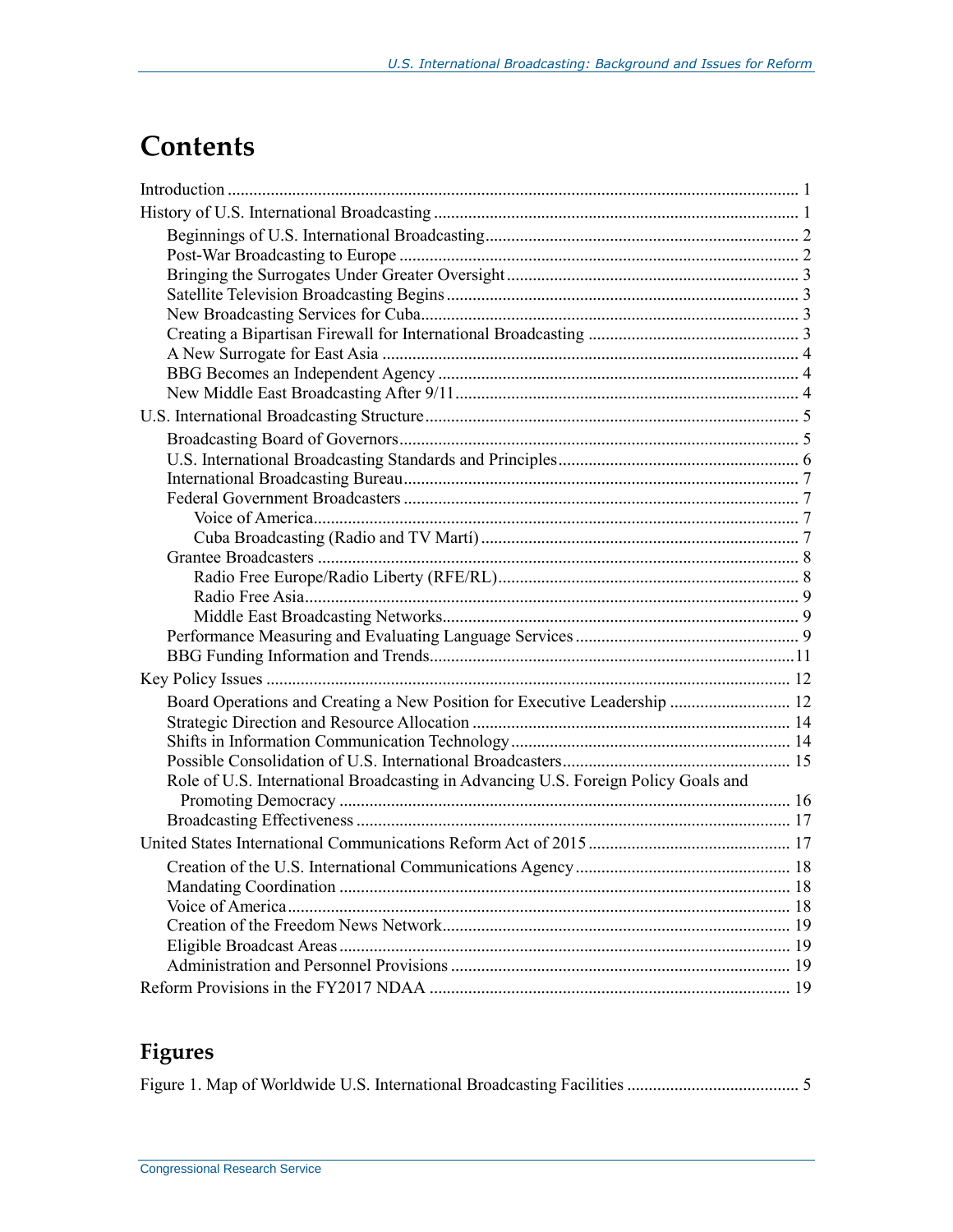# **Tables**

| Table 3. Broadcasting Board of Governors Budget Information, FY2015–FY201711           |  |
|----------------------------------------------------------------------------------------|--|
| Table 4. Comparison of BBG Provisions in S. 2943, H.R. 4909, and Related Provisions in |  |
|                                                                                        |  |

# **Contacts**

|--|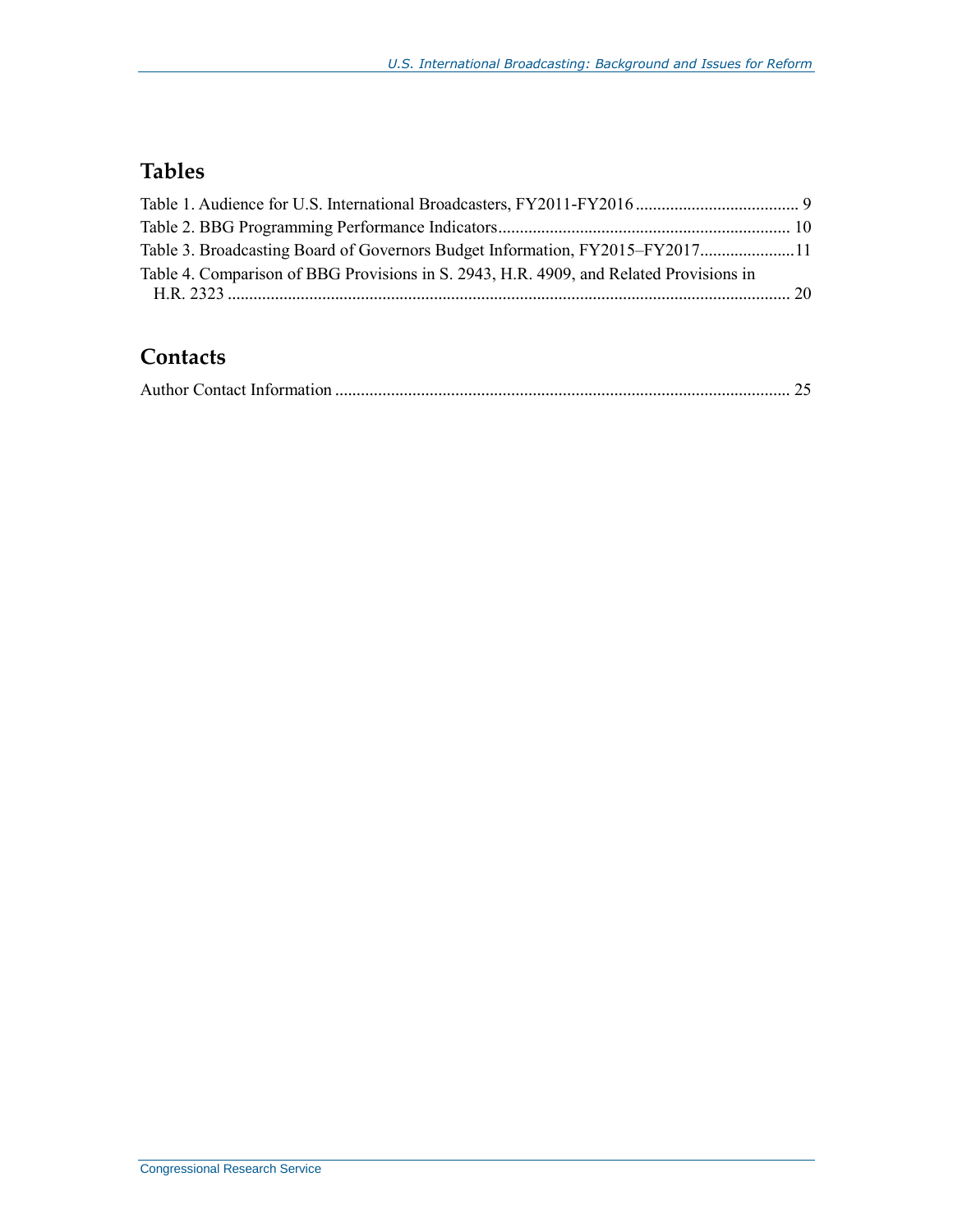# **Introduction**

Modern U.S. government-funded international broadcasting began during World War II with the creation of the Voice of America, and continued throughout the Cold War period with Radio Free Europe broadcasting behind the Iron Curtain, and Radio Liberty targeting populations in the former Soviet Union. Over the decades, VOA expanded its broadcasting and language services into other regions of the world, including the Middle East, Asia, Latin America, and Africa. Later, new services for Cuba and East Asia were initiated. Most recently, in the wake of the 9/11 terrorist attacks, significant new resources and services were introduced to reach the peoples of the Middle East and Central and South Asia.

For almost as long as these services have been in existence, debates over the effectiveness, strategic direction, and necessity of U.S. international broadcasting have persisted. Since the creation of the Broadcasting Board of Governors in the 1990s, and its establishment as an independent government agency in 1999, arguments over its structure, as a government agency headed by a nine-member bi-partisan Board, have only added to these debates.

Many observers perceive flaws in the BBG's structure that create (1) weak leadership from the Board and overreaching interference by Governors in day-to-day operations; (2) overlapping management structures amongst the BBG, elements of the federal international broadcasting bureaucracy, and five separate international broadcasters; (3) duplicative programming and language services and a lack of focus on individual broadcaster missions; and (4) inefficient administrative and personnel management of the agency. Current legislation in the 113<sup>th</sup> Congress is intended, in large part, to address these perceived shortcomings.

In addition, a number of issues concerning the BBG and U.S. international broadcasting continue to spark debate, including

- problems with Board operations and the possible need to create a new position for executive leadership;
- recommendations for the strategic direction and allocation of resources in U.S. international broadcasting;
- the effect of shifts in information communication technologies, especially the importance of the Internet and digital media, on U.S. international broadcasters;
- proposals for improving the efficiency of U.S. international broadcasting, including possible consolidation of the several U.S. international broadcast entities;
- continuing disagreements over the role of U.S. international broadcasting in advancing U.S. foreign policy goals and promoting democracy; and
- assessment and improvement of U.S. international broadcasting effectiveness.

# **History of U.S. International Broadcasting<sup>1</sup>**

The structure, purposes, and aims of U.S. government-funded broadcasting to foreign countries have evolved over seven decades, spanning World War II, the Cold War, the fall of communist regimes in Russia and Eastern Europe, and the response to the threat of terrorism after the

<sup>&</sup>lt;sup>1</sup> Sources for this section and the following section, "U.S. International Broadcasting Structure," include BBG reports and budget documents, BBG and individual broadcaster websites, and archived CRS products.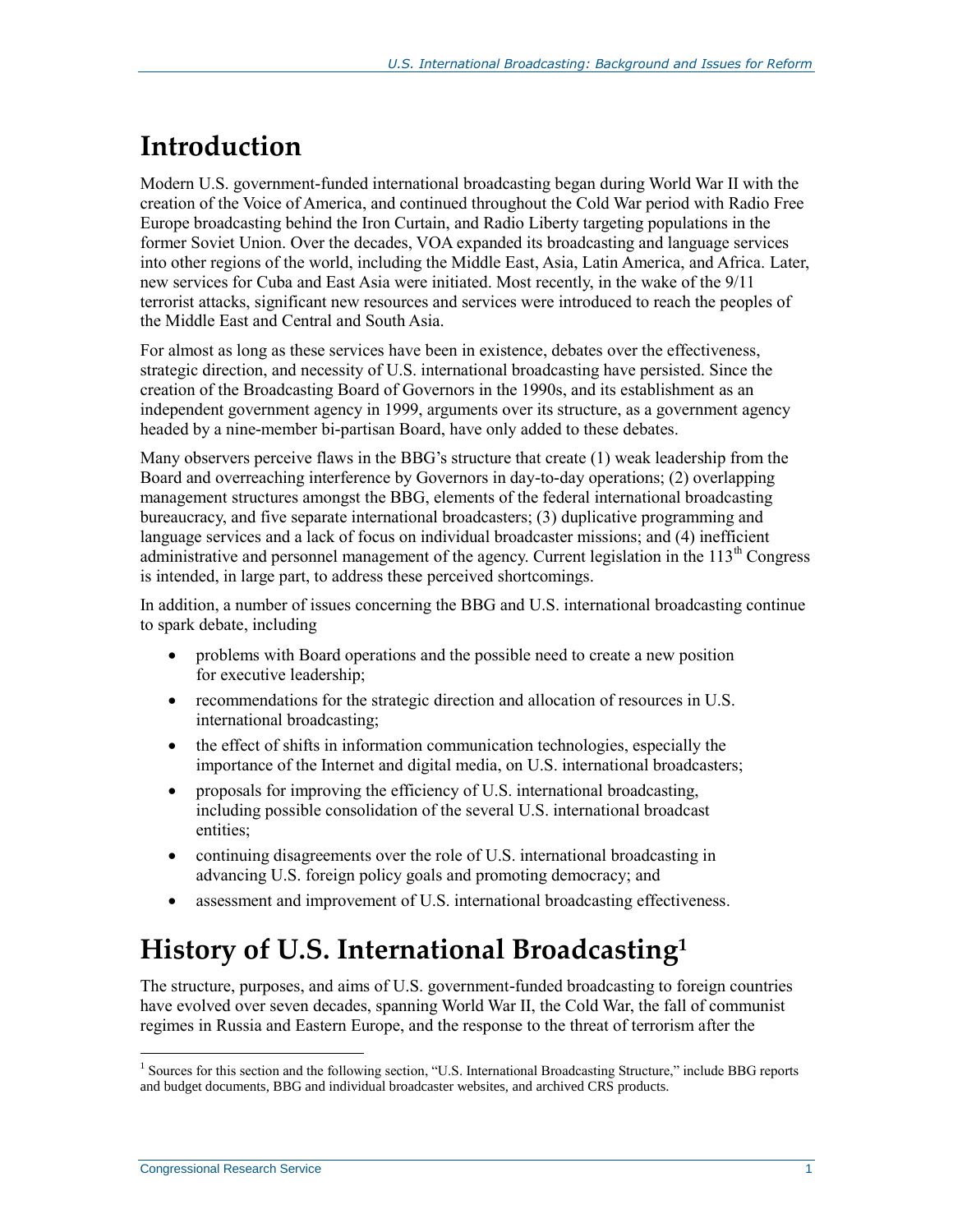September 11 attacks on the United States. Paralleling these global political shifts, the technology and delivery mechanisms of broadcasting to local, regional, and global audiences have also evolved, requiring U.S. international broadcasting to adapt and innovate to effectively deliver programming and inform audiences.

## **Beginnings of U.S. International Broadcasting**

The modern structure of U.S. international broadcasting had its beginnings in World War II. At the start of U.S. involvement in the war, President Franklin D. Roosevelt established an agency for foreign intelligence and propaganda that operated at first without congressional authorization. This agency's Foreign Information Service broadcast news and propaganda to Europe. In 1942, the agency was formally created as the Office of War Information, which established the Voice of America (VOA) as well as overseas operations constituted by a United States Information Service (USIS). VOA broadcast to Europe throughout the war, with a mission to provide accurate news to foreign publics that could not otherwise obtain it. Although some called for VOA to cease operations after the end of World War II, VOA was preserved along with other U.S. government information programs, and transferred to the Department of State. From 1945 to 1953 VOA was housed under variously named offices at the State Department, including Office of International Information and Cultural Affairs, the Office of International Information and Educational Exchange, and the International Information Administration. In 1953, President Eisenhower created the U.S. Information Agency (USIA), within which VOA remained until 1999, when USIA was abolished.

### **Post-War Broadcasting to Europe**

In 1946, the U.S. government established Radio in the American Sector (RIAS), based in West Berlin and broadcasting at first to Germans in West Berlin and later to all of the former German Democratic Republic (East Germany). For most of its existence, RIAS operated as a partnership between the U.S. government and the government of the former Federal Republic of Germany (West Germany), providing radio and, beginning in the late 1980s, television programming to large audiences in Berlin and East Germany. With the fall of the Berlin Wall in 1989, and German reunification in 1990, the U.S. government ceased funding for RIAS and the service was ended in the early 1990s.

While VOA was established as an official U.S. government broadcaster, the U.S. government also began support for Radio Free Europe (RFE) and Radio Liberty (RL), two radio services that started broadcasting to Central and Eastern Europe and the Soviet Union, respectively, in the early 1950s. RFE originally broadcast to Poland, Czechoslovakia, Hungary, Albania, Romania, and Bulgaria in 1950, while RL started broadcasting to the Soviet Union in 1953. RFE and RL were technically independent services, each overseen by a private U.S. corporation, the National Committee for a Free Europe, and the American Committee for Freedom of the Peoples of the U.S.S.R. (later Radio Liberty Committee). Both were conceived, however, by the State Department, and from their beginning received substantial funding from the Central Intelligence Agency (CIA).

RFE and RL initially broadcast programming to encourage the liberation of the populations of the Soviet Union and Central and Eastern Europe from communist, totalitarian government rule. These broadcasts responded to propaganda from the Soviet and other communist governments. Both RFE and RL utilized émigré broadcasting professionals from the Soviet Union and Central and Eastern Europe, and provided programming that concerned the domestic matters of each country, providing a surrogate "home service" that was intended to replace the communist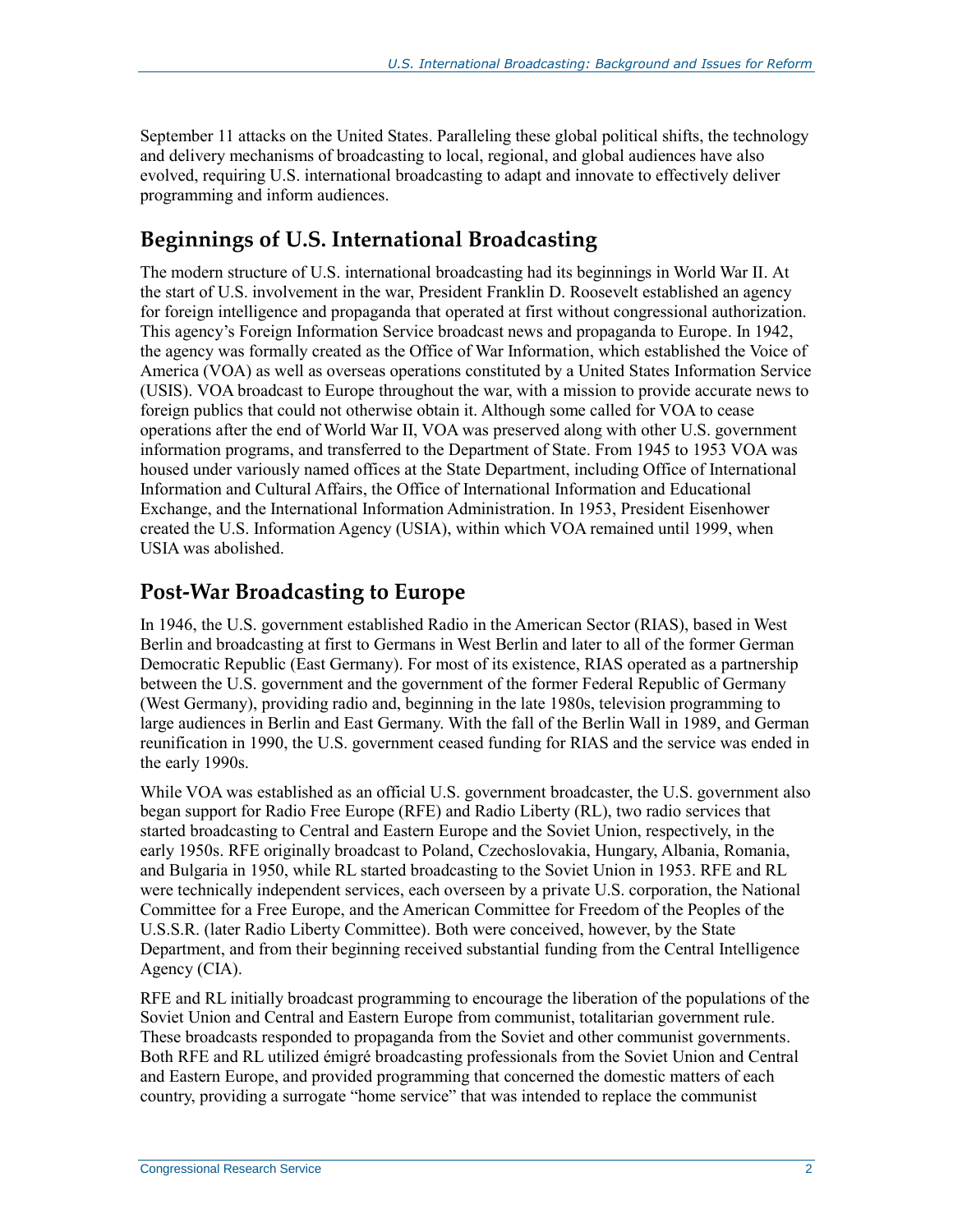government's news media. By the late 1950s, as the Cold War continued and the Iron Curtain threatened to remain in place for the coming decades, however, RFE and RL transformed their programming focus from liberation to the encouragement of the gradual liberalization and democratization of the communist systems of Central and Eastern Europe and the Soviet Union. RFE and RL also developed internal research departments that provided intelligence and analysis of Central and Eastern Europe and the Soviet Union based on media sources from the Soviet Union and the Communist Bloc as well as Western Europe, and archives of Soviet and Central and Eastern European documents and other materials.

# **Bringing the Surrogates Under Greater Oversight**

The CIA ended its funding for RFE and RL in 1971. In 1973, Congress formally created the Board of International Broadcasting (BIB) to oversee and fund both RFE and RL under the International Broadcasting Act of 1973 (P.L. 93-129). The President appointed the nine members of the independent bipartisan board. The term "BIB" also referred to the independent federal agency created to administer and provide federal funding to RFE and RL. RFE and RL combined to form a single independent corporation, RFE/RL, Inc., in 1976.

During this period, RFE/RL adapted its programming to its Soviet and European target audiences. RFE/RL had been characterized by critics as broadcasting one-sided propaganda to combat Soviet and Communist Bloc media. These services now transitioned more fully to the role of a surrogate broadcaster, providing an example of an independent broadcaster promoting journalistic integrity and democratic principles of a free media.

# **Satellite Television Broadcasting Begins**

In 1963, USIA began producing television programming for the first time, combining it with its longstanding film service. With the advent of satellite television technologies, USIA created its WORLDNET satellite television service in 1983. WORLDNET transmitted its television programming through USIS posts and U.S. embassies, as well as over foreign television and cable networks. In 2004, WORLDNET was merged into VOA.

# **New Broadcasting Services for Cuba**

In the early 1980s, Congress authorized the creation of separate services from VOA's Spanish language programming that specifically targeted the population of Cuba. In 1983, Radio Martí began broadcasting to Cuba, and was joined in 1988 by TV Martí. These services were organized under the Office of Cuba Broadcasting (OCB), within the organization of USIA's Bureau of Broadcasting, which also oversaw VOA and WORLDNET broadcasting. Although Congress created the Martís as part of USIA with close links to VOA and not as an independent grantee organization like RFE/RL, the Martís were established to act as surrogate broadcasters in Cuba, similar to the surrogate role of RFE/RL in Europe and the Soviet Union.

# **Creating a Bipartisan Firewall for International Broadcasting**

With the enactment of the United States International Broadcasting Act of 1994 (Title III of [P.L.](http://www.congress.gov/cgi-lis/bdquery/R?d103:FLD002:@1(103+236))  [103-236;](http://www.congress.gov/cgi-lis/bdquery/R?d103:FLD002:@1(103+236)) USIB Act), Congress abolished the BIB and reorganized all existing U.S. international broadcasting services under a new Broadcasting Board of Governors within USIA. The USIB Act established BBG to be composed of nine presidentially appointed and Senate-confirmed members, with the Secretary of State serving as a voting member ex officio and providing foreign policy information and guidance to the Board. By ensuring broadcasting independence while at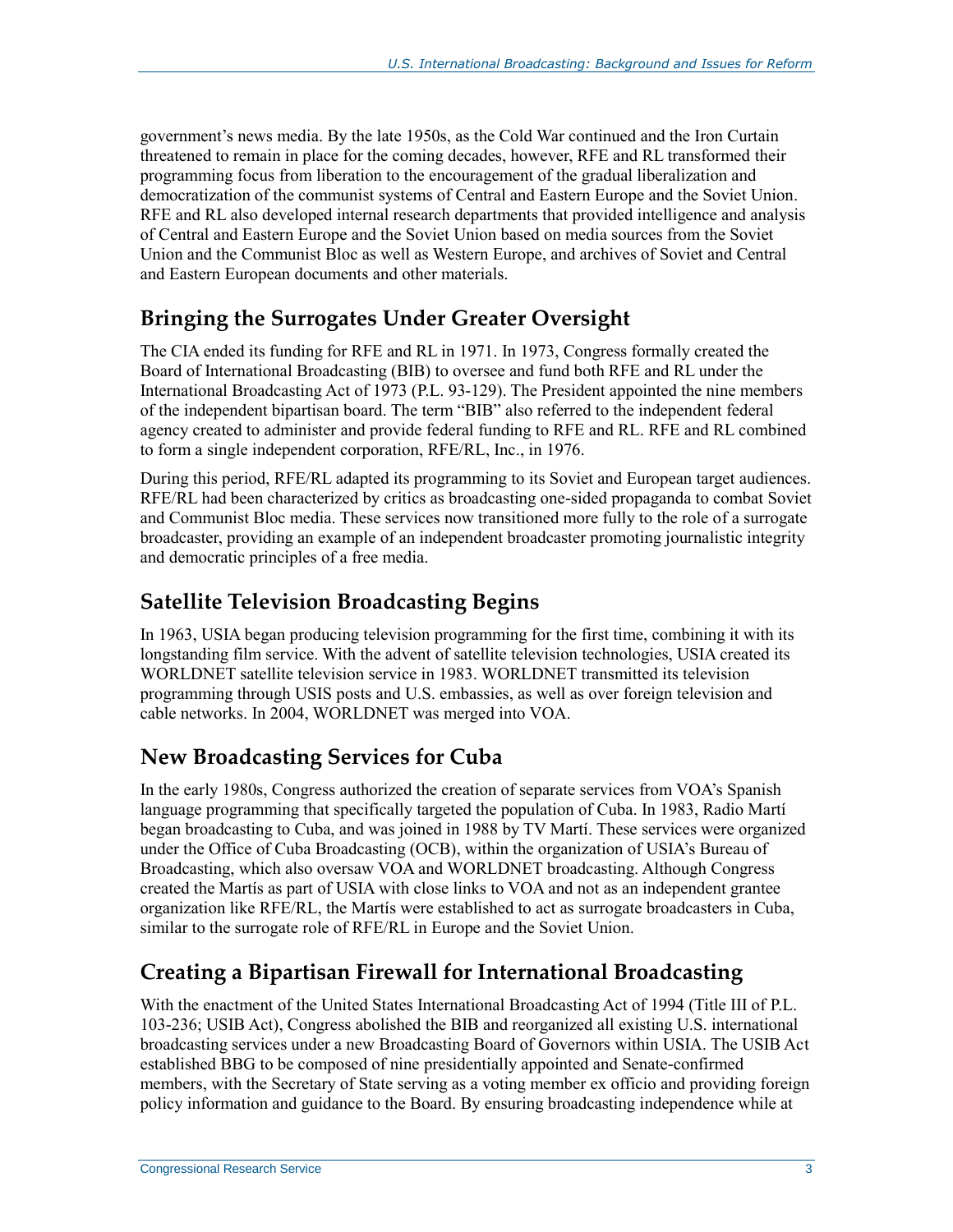the same time institutionalizing guidance from the Secretary of State, the USIB Act aimed to produce U.S. international broadcasting that is both credible and supportive of U.S. foreign policy objectives.

## **A New Surrogate for East Asia**

Recognizing that several of the most repressive regimes in the world ruled in East Asia, many observers and Members of Congress argued for several years for increased broadcasting to that region. Congress eventually authorized creation of Radio Free Asia (RFA) in 1994, and it began broadcasting in 1996, with a core mission to "provide accurate and timely news and information to Asian countries whose governments prohibit access to a free press."<sup>2</sup> RFA's target audiences are mandated by legislation and include countries in Asia where governments prohibit access to a free press, specifically the People's Republic of China and its regions of Tibet and Xinjiang, Burma, Cambodia, Laos, North Korea and Vietnam. RFA was authorized as a non-federal, private non-profit corporation that would operate under a BBG grant, much like RFE/RL.

## **BBG Becomes an Independent Agency**

In an effort to streamline U.S. government entities and activities in international affairs after the Cold War, Congress enacted the Foreign Affairs Agencies Consolidation Act of 1998, abolishing a number of independent government foreign affairs agencies. The act abolished USIA, folding the public diplomacy authorities into the State Department. The BBG, which had been created in 1994 within USIA to oversee U.S. international broadcasting, was preserved as an independent government agency in the act.<sup>3</sup> The International Broadcasting Bureau, created under the 1994 USIB Act as the government entity carrying out VOA and other federal government nonmilitary international broadcasting, was also preserved, and placed directly under the supervision of the BBG.

### **New Middle East Broadcasting After 9/11**

After the terrorist attacks of September 11, 2001, the U.S. government undertook a number of initiatives to improve communications with the peoples of the Middle East and North Africa and to counter violent extremism and ideological support for terrorism. The BBG began increasing VOA broadcasting to the Middle East in 2002, and overhauled VOA broadcasting by creating within VOA the Middle East Radio Network (MERN), focusing on reaching larger, younger audiences on FM frequencies, as well as new VOA Arabic Internet and television programming. The next year, BBG proposed removing Middle East programming from VOA, ending the VOA Arabic service, and creating a new network for broadcasting to the Middle East. The new network would be a non-profit corporation, similar to RFE/RL and RFA, operating under federal funding from the BBG. Congress first funded the new network, named the Middle East Broadcasting Networks (MBN), in FY2004 appropriations, which supervises Alhurra television and Radio Sawa.

<sup>2</sup> See http://www.rfa.org/english/about/mission.html.

<sup>&</sup>lt;sup>3</sup> See Title XIII of the Foreign Affairs Reform and Restructuring Act of 1998 (Division G of P.L. 105-277).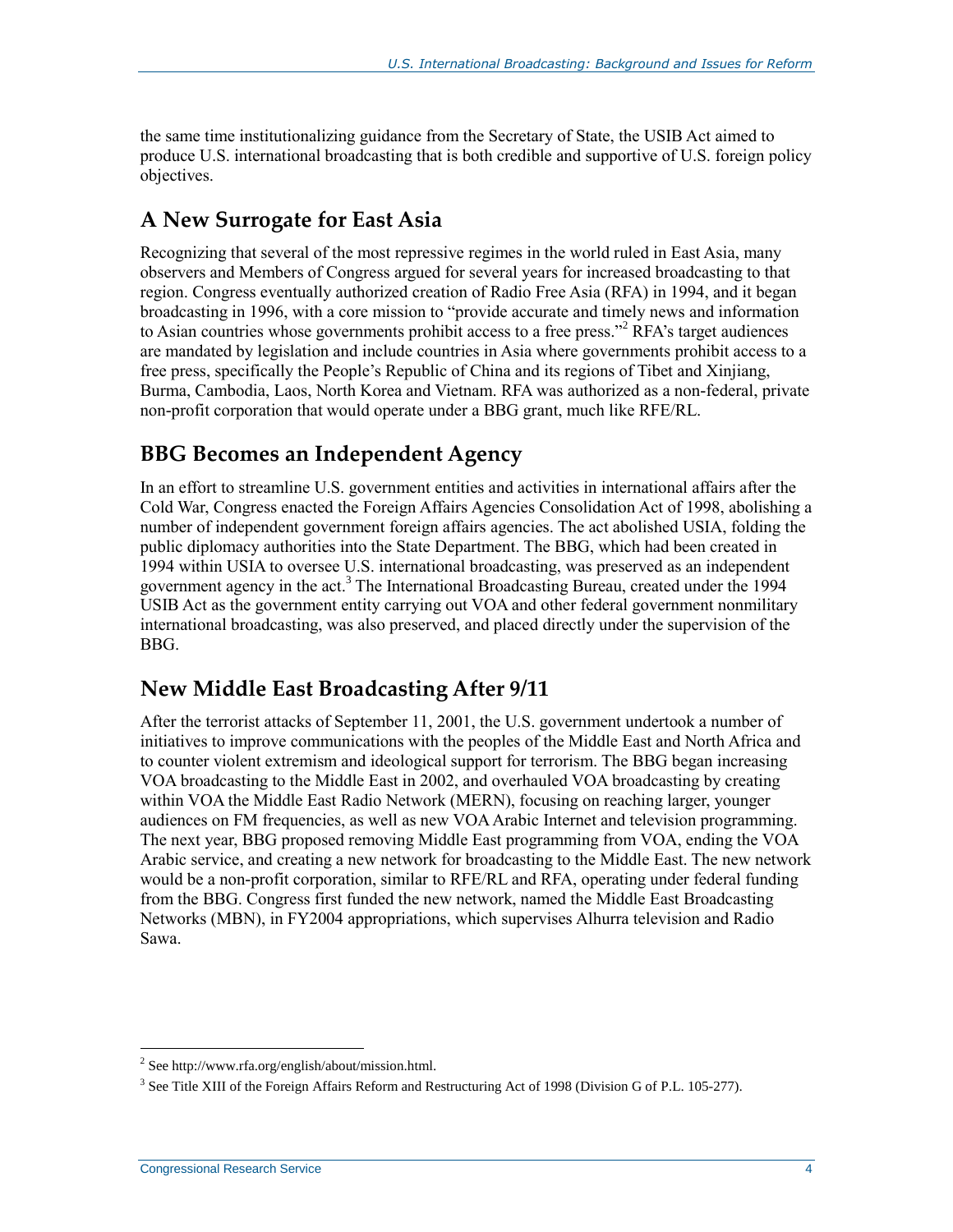# **U.S. International Broadcasting Structure**

An independent agency of the U.S. federal government, the BBG operates a global broadcasting organization, including five separate broadcasters with varied missions and programming, agency and personnel administration, and operations and management of international communications technology and transmission, among other authorities. This section provides background information on the BBG, its broadcasters, its broadcasting missions, and activities.



Corporate offices, overseas bureaus, and transmission facilities



**Source:** Broadcasting Board of Governors, http://www.bbg.gov/broadcasters/map/.

### **Broadcasting Board of Governors**

The Broadcasting Board of Governors is the name of both the independent federal agency that directs and oversees all U.S. government-funded non-military broadcasting, and the nine-member board that provides executive leadership for the agency and each individual broadcaster under its authority. The BBG oversees strategic direction and performance research for U.S. international broadcasting programs. The Board membership is bipartisan, with eight presidentially appointed governors, no more than four of whom may be from the same political party, and who must be confirmed by the Senate. Appointed governors serve three-year terms. The Secretary of State serves as the ninth voting member ex officio, and provides information and guidance concerning U.S. foreign policy to the Board. The Under Secretary of State for Public Diplomacy and Public Affairs serves as the Secretary's representative on and chief State Department liaison to the Board. The Board is assisted in its duties by an Executive Director.

Within the BBG's agency structure, the Board oversees the operations of the International Broadcasting Bureau, which is responsible for maintaining the broadcasting network and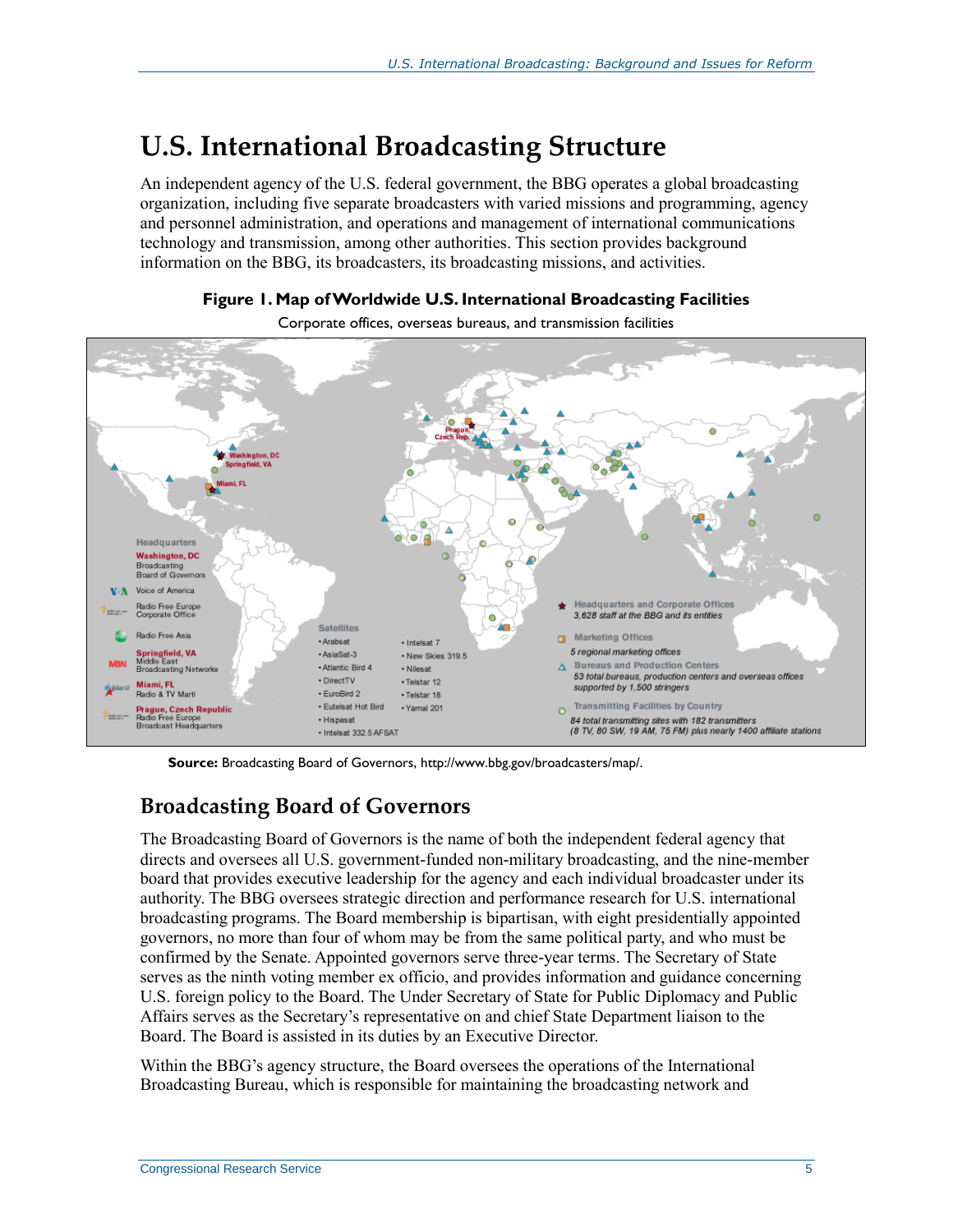providing technical support for U.S. international broadcasters. The BBG also oversees the two government agency broadcasters, VOA and OCB, as well as, RFE/RL, RFA, and MBN.

### **U.S. International Broadcasting Standards and Principles**

The Board, as a bi-partisan body, serves in part as a "firewall" between the independence and objectivity of U.S. international broadcasters on the one hand, and other U.S. government entities and authorities, which might influence the broadcasters in ways that are politically motivated. Nevertheless, the broadcasters are required to consider U.S. foreign policy as they carry out their missions. Indeed, under the USIB Act, U.S. international broadcasting must adhere to a number of diverse broadcasting standards and principles. Section 303 of the USIB Act<sup>4</sup> requires U.S. international broadcasting, among other things:

- to be consistent with the broad foreign policy objectives of the United States;
- to provide a balanced and comprehensive presentation of U.S. thought, institutions, culture, society, and government policies, and for VOA particularly, to represent America, not any single segment of American society;
- not to duplicate the activities of U.S. private broadcasters or governmentsupported broadcasting entities of democratic countries;
- to be conducted in accordance with the highest professional standards of broadcast journalism, providing news that is consistently authoritative, objective, and comprehensive;
- to promote respect for human rights, including freedom of religion;
- to provide programming to meet needs which remain unserved by the media available to the people of certain nations, as well as to provide a variety of opinions and voices from within particular nations and regions prevented by censorship or repression from speaking to their fellow countrymen.

These broadcasters are shielded from undue influence from the State Department, as well as the Board itself:

(d) PROFESSIONAL INDEPENDENCE OF BROADCASTERS.—The Secretary of State and the Board, in carrying out their functions, shall respect the professional independence and integrity of the International Broadcasting Bureau, its broadcasting services, and the grantees of the Board.<sup>5</sup>

Nevertheless, as is noted in the broadcasting principles set out in the USIB Act, the Secretary of State maintains an advisory role on U.S. foreign policy interests in U.S. international broadcasting. The USIB Act ensures that such interests are represented at least in the strategic decision making of the BBG:

#### **SEC. 306. ROLE OF THE SECRETARY OF STATE.**

(a) FOREIGN POLICY GUIDANCE.—To assist the Board in carrying out its functions, the Secretary of State shall provide information and guidance on foreign policy issues to the Board, as the Secretary may deem appropriate.<sup>6</sup>

<sup>4</sup> 22 U.S.C. § 6202.

<sup>&</sup>lt;sup>5</sup> Section 305(d) of the USIB Act (22 U.S.C.  $\S$  6204(d)).

 $622$  U.S.C. § 6205(a). See also Section 1(b)(3)(D) and (E) of the State Department Basic Authorities Act of 1956, as amended (P.L. 84-885; 22 U.S.C. §2651a(b)(3)(D) and (E)), which sets out the role of the Under Secretary of State for (continued...)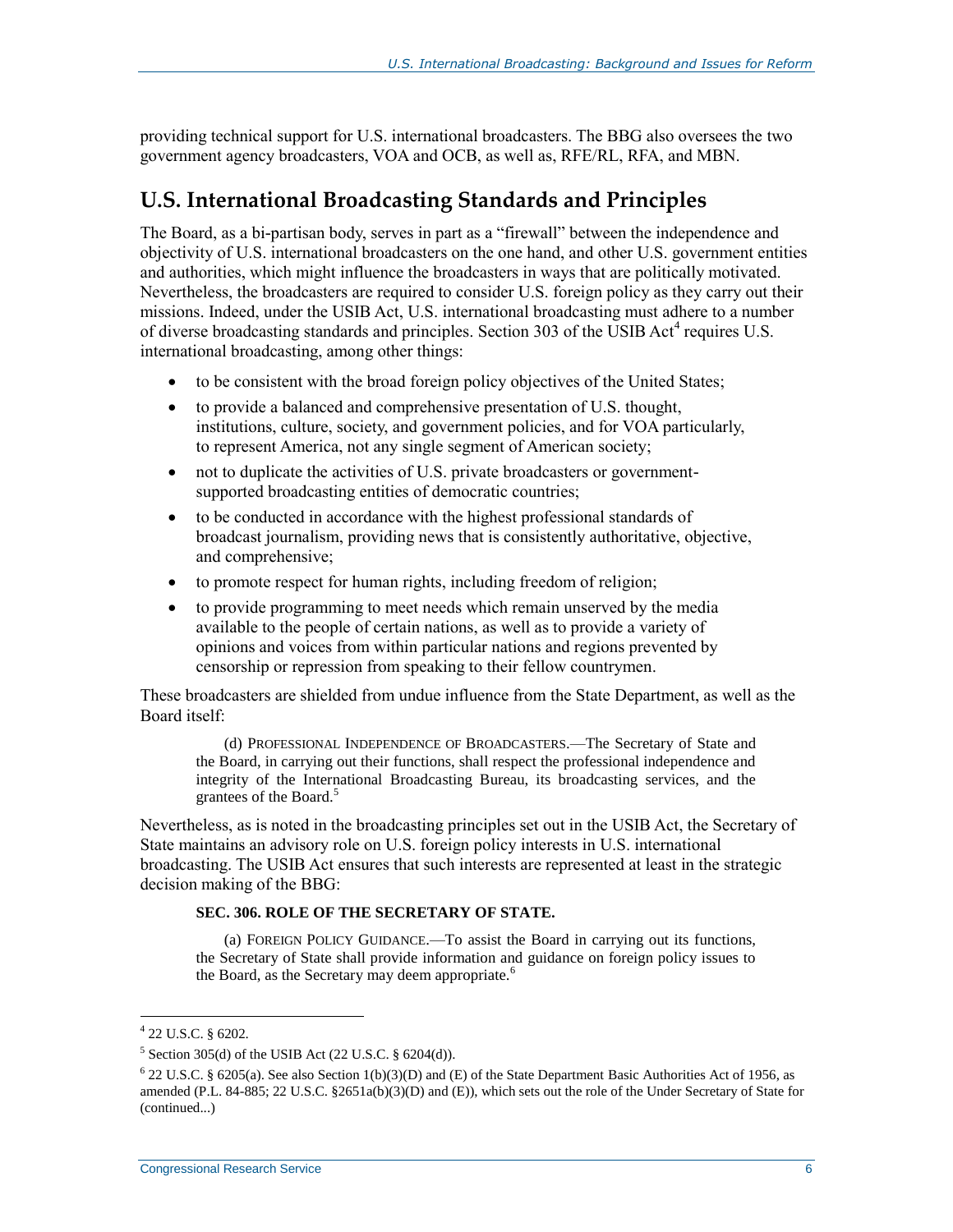### **International Broadcasting Bureau**

The BBG has responsibility for supervising, directing, and overseeing the operations of the International Broadcasting Bureau. Until recently, a director, appointed by the President with the advice and consent of the Senate, headed the IBB. Currently, as the BBG moves toward creating a new Chief Executive Officer position, an interim three-person IBB management team has been installed, with a Director of Global Operations, Director of Global Strategy, and Director of Global Communications. The IBB implements the BBG's strategic vision, and supports the worldwide broadcasting services of the Voice of America, as well as the Office of Cuba Broadcasting (Radio and TV Martí). It provides oversight over the grantee broadcasters. The IBB consists of the Offices of the General Counsel; Chief Financial Officer; Communications and External Affairs; Strategy and Development; Digital and Design Innovation; Performance Review; Contracts; Human Resources; Civil Rights; Policy; Security; and Technology, Services, and Innovation (TSI). The IBB provides technology and transmission services to each of the broadcasters under the U.S. international broadcasting umbrella overseen by the BBG. It also conducts audience and performance research and assessment and performs the financial, outreach, and administrative tasks of the agency. The IBB is responsible for maintaining its own broadcast and digital transmission networks, while also contracting with media affiliates that broadcast programming of U.S. international broadcasters. It also conducts media training programs, combats foreign government jamming of radio and TV transmissions, and TSI's Internet Anti-Censorship team supports broadcasters and targeted foreign populations with tools to circumvent government blocking of Internet access to news sites.

## **Federal Government Broadcasters**

#### **Voice of America**

VOA broadcasts in 45 languages to an estimated audience of 165 million people on radio, television, and digital media. While continuing to broadcast primarily though radio and television, in recent years VOA has increased its presence on the Internet and digital platforms to expand its audience, especially targeting youth. According to its Charter, VOA "serve[s] as a consistently reliable and authoritative source of news ... "; "present[s] a balanced and comprehensive projection of significant American thought and institutions ... "; and "present[s] the policies of the United States clearly and effectively, [as well as] discussions and opinion on these policies."<sup>7</sup> The U.S. government is permitted VOA airtime on a scheduled basis to present editorial comments. These editorials represent the only non-independent content on broadcasts under BBG supervision.

#### **Cuba Broadcasting (Radio and TV Martí)**

The Office of Cuba Broadcasting (OCB) broadcasts Radio and TV Martí programs to Cuba from its facilities in Florida. These broadcasts seek to provide a reliable source of news and information that is otherwise unavailable to the Cuban people. According to the BBG, "Radio and

<sup>(...</sup>continued)

Public Diplomacy and Public Affairs in assisting the BBG in presenting the policies of the United States and to submit editorial materials to the BBG for broadcast on VOA.

<sup>&</sup>lt;sup>7</sup> Section 303(c) of the USIB Act (22 U.S.C.  $\S$  6202(c)).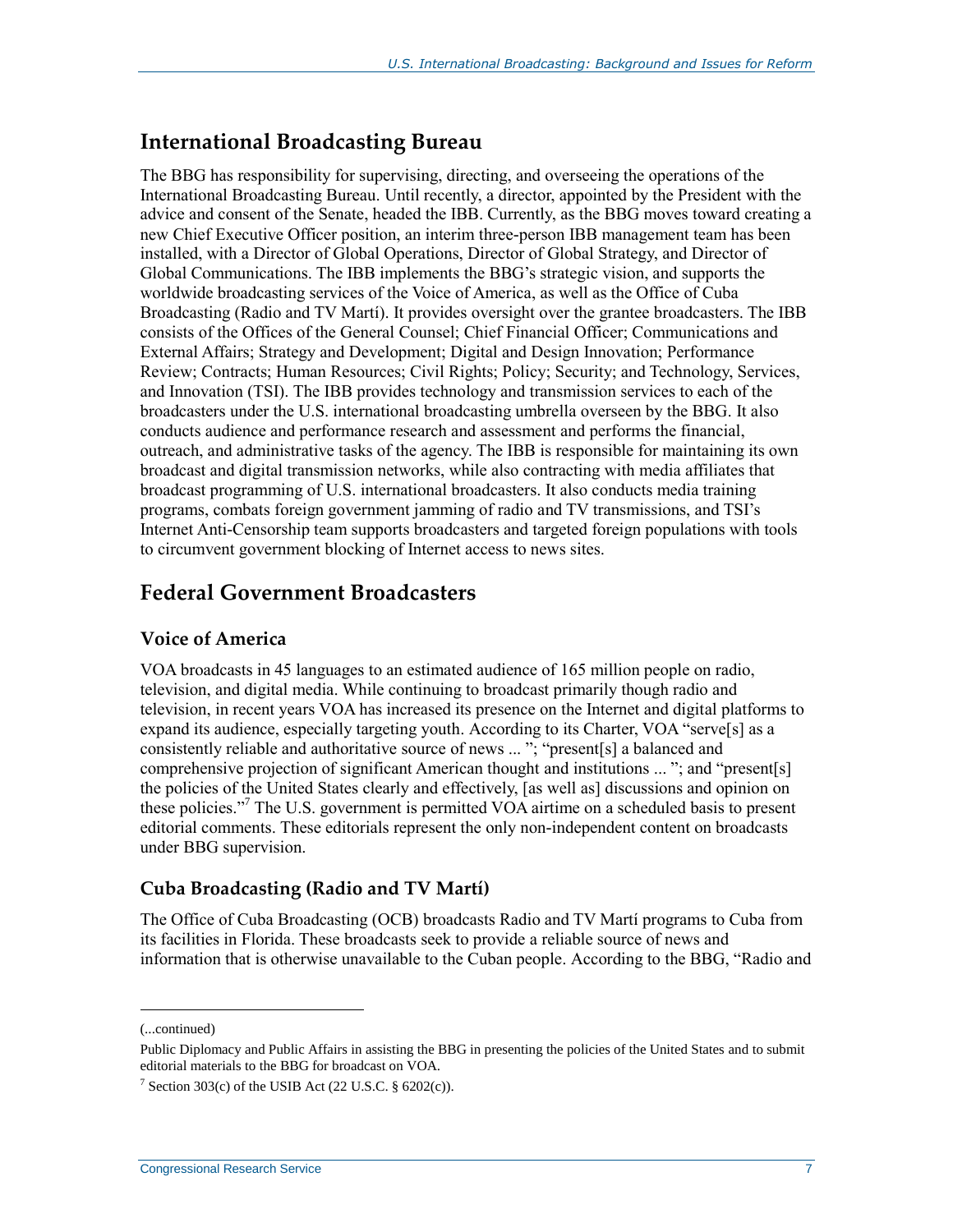TV Martí and *martinoticias.com* encourage freedom and democracy in Cuba by using their programs to promote human rights and individual freedoms."<sup>8</sup>

#### **"Grantees" and "Surrogates"**

As is explained in the History section, above, U.S. international broadcasting has grown and evolved over time to include a number of different entities with varied missions. Broadcasters are characterized in different ways, based on the type of entity they are or the type of programming they are tasked with producing and communicating.

There are two types of broadcasting entity under the supervision of the BBG. First, the "federal" entities are in fact part of the BBG as a federal agency: these are VOA and OCB (Radio and TV Martí). Next, the BBG makes federal grants to independent broadcasting corporations in order to carry out the mission of U.S. international broadcasting. Such entities operate under grant agreements that require them to broadcast under certain objectives, guidelines, and principles. The "grantee" broadcasters are RFE/RL, RFA, and MBN (Alhurra and Radio Sawa).

When considering types of programming, VOA is often considered to be the flagship "general" or "global" broadcaster in U.S. international broadcasting, providing world news and news about the United States and its policies. On the other hand, RFE/RL, for example, provides programming that is meant to inform foreign populations in place of an indigenous free media in countries and regions that do not possess it or where some sort of media repression is present. In this way, RFE/RL acts as a "surrogate" free media in those countries and regions. RFA is also a "surrogate" broadcaster.

OCB's Radio and TV Martí, as well as the MBN networks, Alhurra and Radio Sawa, appear to be a blend of entity and broadcasting types. While the Martís are often considered to be "surrogate" broadcasters, perceived to be providing information to the Cuban people in the place of a free Cuban media, technically OCB and these services were created as part of VOA, and are federal government entities within the BBG, unlike the other two "surrogates" that are "grantees," RFE/RL and RFA.<sup>9</sup> MBN, conversely, has a mission that seems to parallel VOA's, providing news and information "to the people of the Middle East about the region, the world, and the United States," including U.S. government policies. In this way MBN can be termed a "general" or "global" broadcaster, but, unlike VOA, MBN is a "grantee," and was in fact created as a grantee replacement for the federal VOA Arabic service.

### **Grantee Broadcasters**

The BBG also has funding and oversight authority over surrogate radio grantees: Radio Free Europe/Radio Liberty (RFE/RL) which also operates services targeting populations in the Middle East and Central and South Asia; and Radio Free Asia (RFA). It also provides funding to another grantee, the Middle East Broadcasting Networks, which operate Radio Sawa and Alhurra television, and have a more hybrid general/surrogate mission. These grantee broadcasters are independent corporations that operate under grants from the BBG.

#### **Radio Free Europe/Radio Liberty (RFE/RL)**

Radio Free Europe/Radio Liberty is a surrogate broadcaster that operates under a BBG grant. It broadcasts in 28 languages to countries in Eastern Europe, Russia, the Caucasus, Central Asia, Iraq, Iran, Afghanistan, and Pakistan. RFE/RL provides content on country and regional issues in places where no free media exists or where the media "are engaged in a transition from totalitarian control," and where other government-sponsored or social-group-inspired repression threatens democratic principles.<sup>10</sup>

 $\overline{a}$ <sup>8</sup> Broadcasting Board of Governors, *Fiscal Year 2015 Congressional Budget Request*, p. 51.

<sup>&</sup>lt;sup>9</sup> See Section 244 of the Television Broadcasting to Cuba Act (P.L. 101-246; 22 U.S.C. § 1465cc); Section 3(b) of the Radio Broadcasting to Cuba Act (P.L. 98-111; 22 U.S.C. § 1465a). The BBG does not characterize OCB and the Martís as "surrogates."

 $10$  Ibid., p. 67.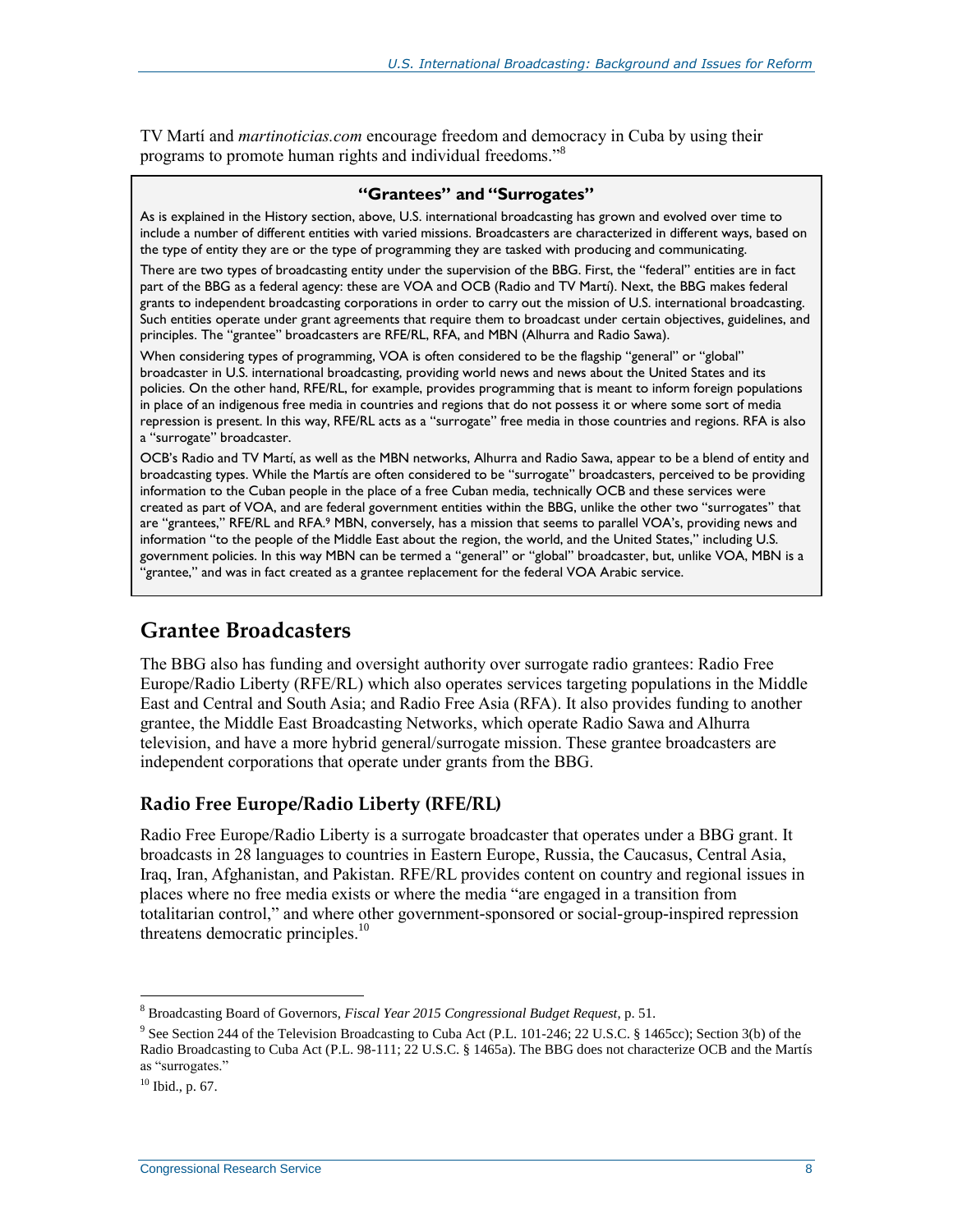#### **Radio Free Asia**

Congress authorized creation of Radio Free Asia as a surrogate broadcaster in 1994, and it began broadcasting in 1996, with a core mission to "deliver accurate and timely local news, information, and commentary" to Asian countries "that prevent or restrict freedom of the press."<sup>11</sup> RFA's target audiences are mandated by legislation and include countries in Asia where governments prohibit access to a free press, specifically the People's Republic of China and its regions of Tibet and Xinjiang, Burma, Cambodia, Laos, North Korea and Vietnam. RFA broadcasts in nine languages and three dialects.

#### **Middle East Broadcasting Networks**

Middle East Broadcasting Networks, Inc. provides news and information to the Arabic-speaking population of the Middle East. As an independent non-profit corporation, MBN, like RFE/RL and RFA, operates under a grant agreement with the BBG. According to the BBG, MBN's mission is to provide news and information "to the people of the Middle East about the region, the world, and the United States," including U.S. government policies.<sup>12</sup> MBN, therefore, has a mission somewhat similar to VOA's, while also including what might be considered surrogate programming. MBN networks stepped into the programming shoes of VOA's Arabic service, which was ended as Congress initially funded what became MBN. MBN networks include

- Alhurra, which provides television news to the Middle East, and Alhurra-Iraq, targeting television programming to Iraq;
- Radio Sawa, which broadcasts popular music alongside news reporting to attract the Middle Eastern population under the age of 35; and
- Afia Darfur, providing radio news programming about Darfur not otherwise available to the people of Darfur.

## **Performance Measuring and Evaluating Language Services**

The BBG uses a number of different metrics to measure the performance of their broadcasters, including quantitative measurements of total audience size and broadcaster website visits. As with any media network, the BBG uses audience size as a primary measure of performance. In FY2016, the weekly audience sizes for VOA, RFE/RL, and MBN increased over FY2015, while RFA's experienced a decrease (see **[Table 1](#page-12-0)**).

<span id="page-12-0"></span>

| <b>THE READER</b> CONTINUES                         |               |               |               |               |               |               |
|-----------------------------------------------------|---------------|---------------|---------------|---------------|---------------|---------------|
| <b>Weekly Listening/</b><br><b>Viewing Audience</b> | <b>FY2011</b> | <b>FY2012</b> | <b>FY2013</b> | <b>FY2014</b> | <b>FY2015</b> | <b>FY2016</b> |
| <b>VOA</b>                                          | 141.1         | 134.2         | 164.6         | 171.6         | 187.7         | 236.6         |
| <b>MBN</b>                                          | 41.6          | 30.9          | 31.8          | 29.3          | 25.7          | 27.5          |
| <b>RFE/RL</b>                                       | 24.3          | 23.4          | 17.9          | 23.3          | 23.6          | 26.9          |
| <b>RFA</b>                                          | 1.9           | 10.7          | 10.8          | 7.8           | 7.5           | 6.4           |
| <b>OCB</b>                                          | Not available | Not available | Not available | Not available | Not available | Not available |

|  |  |  |  | Table 1. Audience for U.S. International Broadcasters, FY2011-FY2016 |  |  |
|--|--|--|--|----------------------------------------------------------------------|--|--|
|--|--|--|--|----------------------------------------------------------------------|--|--|

Weekly audience in millions

**Source:** BBG *Fiscal Year 2016 Performance and Accountability Report*.

 $11$  Ibid., p. 71.

<sup>12</sup> BBG website, http://www.bbg.gov/broadcasters/mbn/.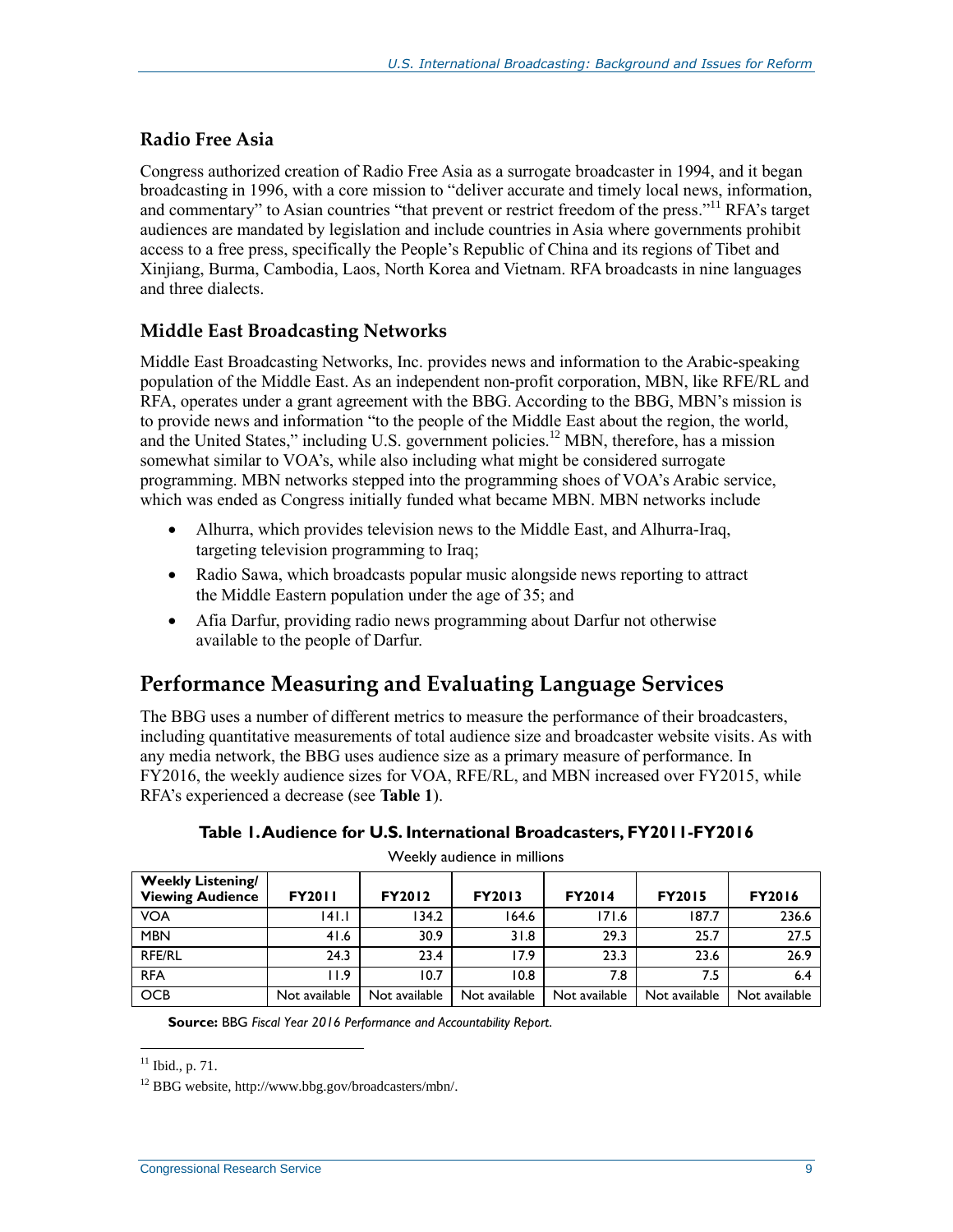The BBG also relies on "audience reach" as a primary measure of performance. As used by the BBG, "audience reach" is percentage of an target adult population that watch or listen to a broadcast service on a weekly basis.<sup>13</sup> The BBG also uses data to measure qualitative aspects of its programming:

- **Program credibility**, measured as the percentage of audience respondents who listen at least once a week and consider programming "very trustworthy/reliable" or "somewhat trustworthy/reliable."
- **Understanding**, determined as the percentage of audience respondents who say the programming has increased their understanding of current events "somewhat" or "a great deal."
- **Uniqueness**, measured as the percentage of audience respondents who say the programming presents information they cannot get from other broadcasters.

<span id="page-13-0"></span>In previous years, the BBG measured "quality"—a measure of the programming on the basis of content, balance, accuracy, and presentation—rather than "uniqueness."

|                                       | <b>Credibility</b> | Understanding | <b>Uniqueness</b> |
|---------------------------------------|--------------------|---------------|-------------------|
| Voice of America                      | 86                 | 86            | 25                |
| <b>MBN</b>                            | 82                 | 80            | Not available     |
| Radio Free<br>Europe/Radio Liberty    | 87                 | 81            | 25                |
| Radio Free Asia                       | 86                 | Not available | Not available     |
| Office of Cuba<br><b>Broadcasting</b> | Not available      | Not available | Not available     |

**Table 2. BBG Programming Performance Indicators** Percentage of respondents, FY2016

**Source:** BBG *Fiscal Year 2016 Performance and Accountability Report*.

**[Table 2](#page-13-0)** provides performance measurements under these three metrics for FY2013. The table exhibits positive results overall for all of the broadcasters. Some observers contend that these high numbers might reflect the BBG's reliance on regular audience members to determine credibility and understanding, with a relative dearth of outreach to those who do not watch or listen to U.S. international broadcasters precisely because they do not find U.S. international broadcasters credible or useful. Measuring broadcasting to Cuba is not possible, the BBG explains, as it cannot access audience members to conduct useful research.

In addition to performance evaluation of each broadcast entity, the BBG reviews each language service individually on an annual basis. Data included in the BBG's annual Language Service Review includes information on each of the performance criteria explained above, as well as data from independent sources on the stability, political freedom, and press freedom in the countries where the language service is broadcast. It also provides information on media outlets competing with the U.S. international broadcaster in the country, and whether the targeted country's government is prohibiting or inhibiting distribution of the broadcaster's programming. The Board is required "to review, evaluate, and determine, at least annually, after consultation with the

<sup>&</sup>lt;sup>13</sup> According to the BBG, the British Broadcasting Corporation, Radio France International, and Deutsche Welle all rely on this metric as a primary measure of broadcaster performance.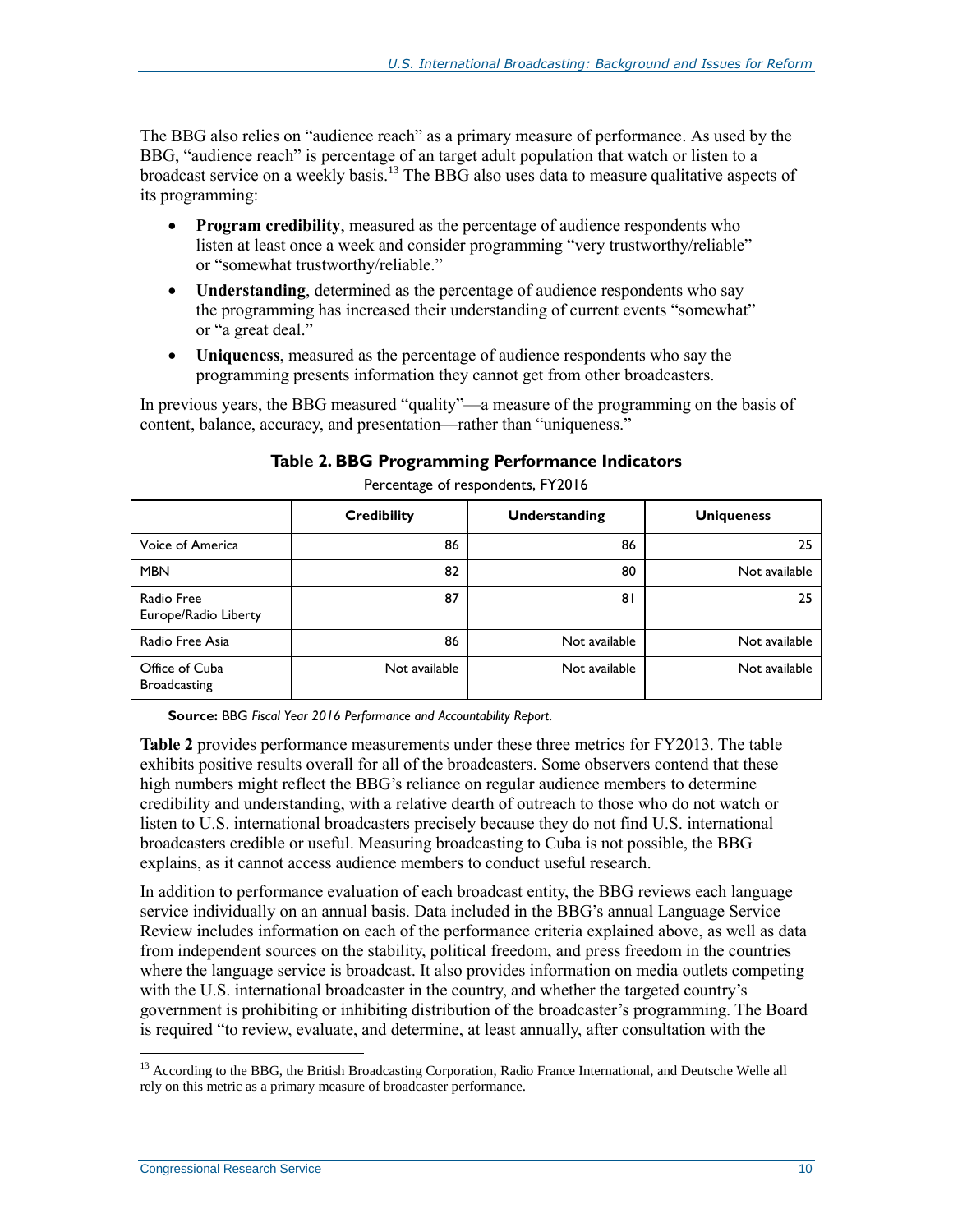Secretary of State, the addition or deletion of language services" pursuant to Section 305(a)(4) of the USIB Act.<sup>14</sup> The BBG annually suggests eliminating language services to countries where press and political freedoms have improved significantly.

# **BBG Funding Information and Trends**

The BBG, as an independent government agency, submits its own annual budget request. **[Table 3](#page-14-0)**, below, provides appropriations and budget numbers for the BBG, IBB, and U.S. international broadcasters from FY2015 to the FY2017 request.

#### <span id="page-14-0"></span>**Table 3. Broadcasting Board of Governors Budget Information, FY2015–FY2017**

|                                                     | <b>FY2015</b><br><b>Actual</b> | <b>FY2016</b><br>Program<br>Plan | <b>FY2017</b><br><b>Request</b> |
|-----------------------------------------------------|--------------------------------|----------------------------------|---------------------------------|
| <b>International Broadcasting Operations</b>        |                                |                                  |                                 |
| <b>Federal Entities</b>                             |                                |                                  |                                 |
| Voice of America                                    | 210,379                        | 218,511                          | 224,412                         |
| Office of Cuba Broadcasting                         | 28,070                         | 27,606                           | 27,100                          |
| International Broadcasting Bureau                   | 61,267                         | 60,260                           | 63,093                          |
| Office of Technology, Services, and Innovation      | 180,611                        | 181,361                          | 182,300                         |
| <b>Total, Federal Entities</b>                      | 480,327                        | 487,738                          | 496,905                         |
|                                                     |                                |                                  |                                 |
| <b>Non-Federal Entities</b>                         |                                |                                  |                                 |
| Radio Free Europe/Radio Liberty                     | 103,942                        | 108,614                          | 121,138                         |
| Radio Free Asia                                     | 42,230                         | 38,765                           | 38,000                          |
| Middle East Broadcasting Networks                   | 109,408                        | 109,670                          | 112,100                         |
| Total, Independent Grantee Organizations            | 255,580                        | 257,049                          | 271,238                         |
|                                                     |                                |                                  |                                 |
| <b>Total, International Broadcasting Operations</b> | 735,908                        | 744,787                          | 768,143                         |
|                                                     |                                |                                  |                                 |
| <b>Broadcasting Capital Improvements</b>            | 8,000                          | 4,800                            | 9,700                           |
|                                                     |                                |                                  |                                 |
| <b>Total, Broadcasting Board of Governors</b>       | 743,908                        | 749,587                          | 777,843                         |

(\$ in thousands)

**Source:** Broadcasting Board of Governors Fiscal Year 2017 Budget Request.

 $14$  22 U.S.C. §6204(a)(4).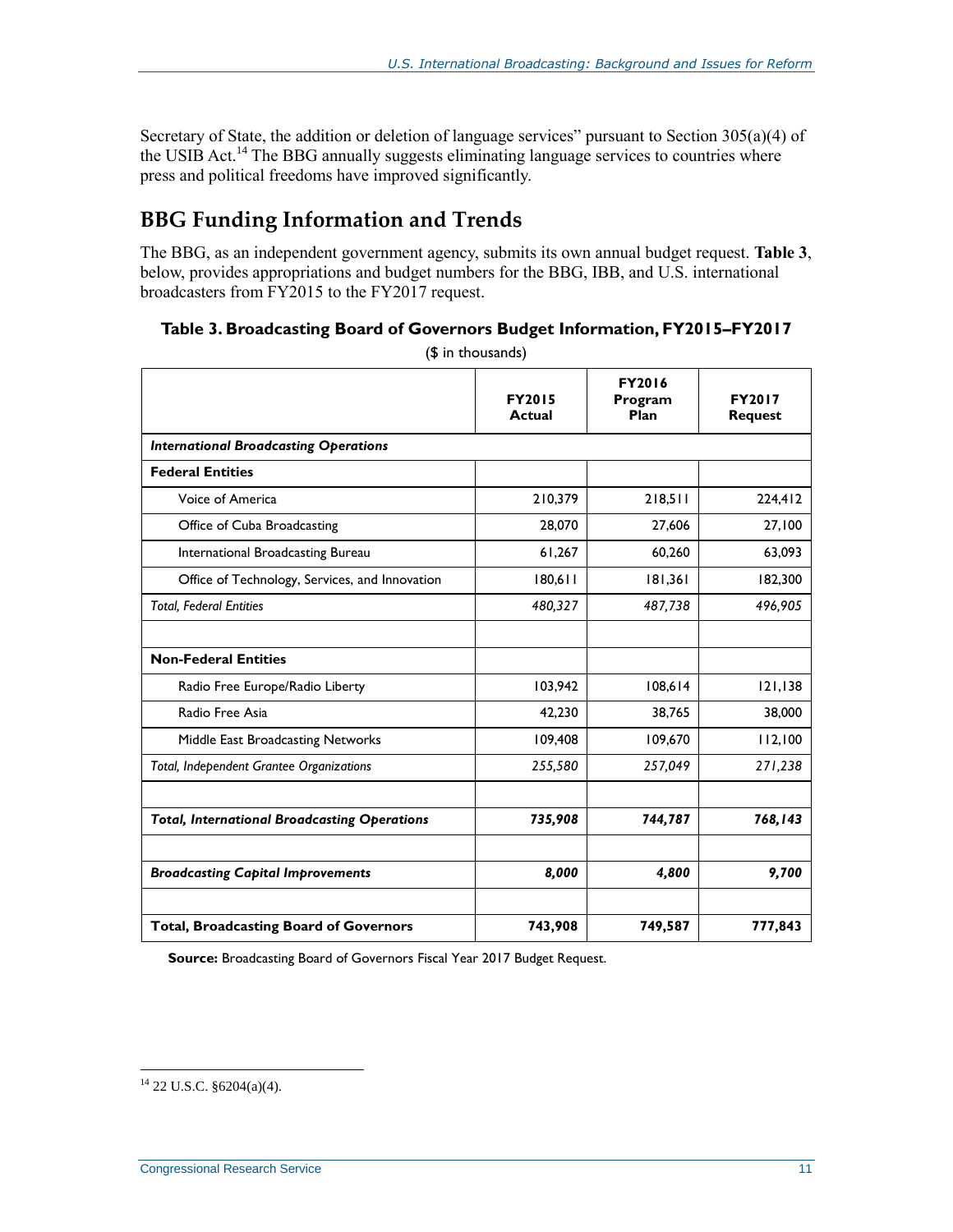# **Key Policy Issues**

The BBG recently reported worldwide audiences for U.S. international broadcasters of over 200 million people.<sup>15</sup> In a number of instances BBG-supervised broadcasters have been accused of broadcasting programming that does not comport with the broad foreign policy interests of the United States.<sup>16</sup> U.S. international broadcasters and the American and foreign journalists working for them, nonetheless, are often generally considered to be effective sources of news and information in the countries where they broadcast. Their programming increases in audience size and importance especially in times of crises where the American voice and U.S. government policy is most salient to targeted populations.

While the goals and objectives of U.S. international broadcasting have been broadly supported by policymakers for many years, the BBG as an agency has often been the subject of criticism, from its operations and structure to the individuals making up the Board's membership. Former Secretary of State Hillary Clinton, for example, gave this testimony in a House Foreign Affairs Committee hearing in January 2013:

[W]e need to do a better job conveying a counternarrative to the extremist jihadist narrative.... [W]e have abdicated the broadcasting arena.... [W]e have private stations, CNN, Fox, NBC, all of that. They're out there, they convey information. But we're not doing what we did during the Cold War. Our Broadcasting Board of Governors is practically defunct in terms of its capacity to be able to tell a message around the world. So we're abdicating the ideological arena, and we need to get back into it. We have the best values, we have the best narrative. Most people in the world just want to have a good, decent life that is supported by a good, decent job and raise their families. And we're letting the jihadist narrative fill a void. We need to get in there and compete—and we can do it successfully.<sup>17</sup>

Several issues and recommendations for reform have been put forward to make the BBG more effective.

# **Board Operations and Creating a New Position for Executive Leadership**

Some observers see certain fundamental flaws with the structure of U.S. international broadcasting, especially with the BBG itself. Because nominations and confirmations of new Board members are often held up for months and even years, some contend, the BBG has become a "political football" that leaves U.S. international broadcasting without consistent leadership and damages morale within the agency. It has been argued that a Board made up of part-time, rotating, volunteer members, however dedicated and talented, is not as effective as full-time executive leadership. A recent report described the workings of the Board, and the relationships among its members, as well as between its members and the broadcasters, as dysfunctional in

<sup>15</sup> Broadcasting Board of Governors, *Fiscal Year 2015 Congressional Budget Request*, p. 3.

<sup>&</sup>lt;sup>16</sup> See, e.g., William Booth, "U.S. government's Radio and TV Marti call Cuban Cardinal Jaime Ortega a lackey," *Washington Post*, May 5, 2012, http://articles.washingtonpost.com/2012-05-05/world/35456652\_1\_havana-churchcuban-cardinal-jaime-ortega-dissidents; Ariel Cohen and Helle C. Dale, *How to Save Radio Liberty*, Heritage Foundation, December 13, 2012, http://www.heritage.org/research/reports/2012/12/how-to-save-radio-liberty.

<sup>&</sup>lt;sup>17</sup> U.S. Congress, House Committee on Foreign Affairs, Hearing on the Terrorist Attacks in Benghazi, Libya, 113<sup>th</sup> Cong.,  $1<sup>st</sup>$  sess., January 23, 2013.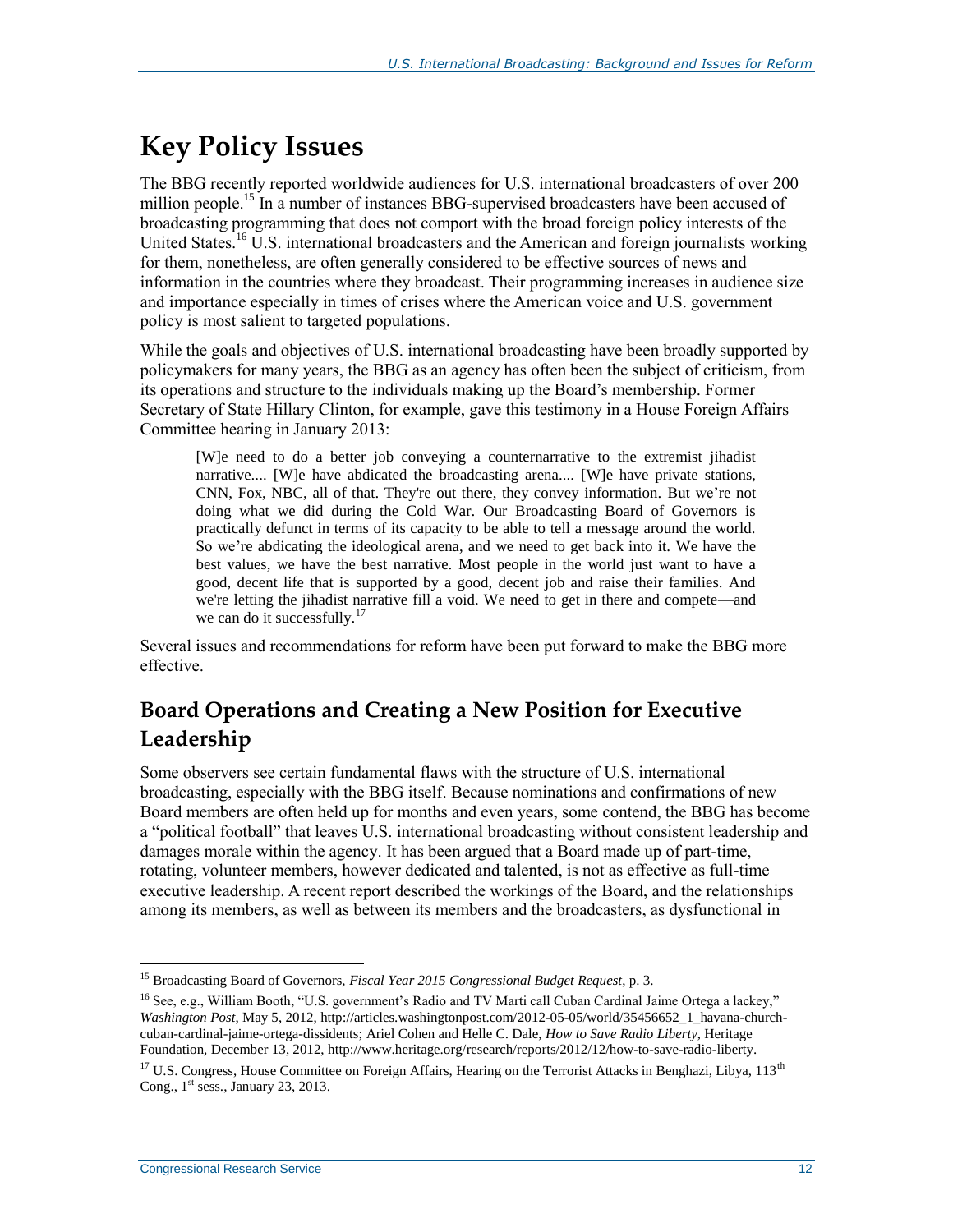certain aspects.<sup>18</sup> Several reports have recommended changes to the composition of the Board, some calling for more seasoned journalists or career broadcasters, and others calling for experts in foreign policy, democracy promotion, and human rights. Some recommendations call for reform of the Board's operations, requiring Board members to be more engaged in Board decisions through more stringent requirements for attendance at Board meetings, among other reforms. The BBG has recently undertaken a number of changes to Board meetings and operations to address these issues. An alternative proposed in recent years would replace the current Board with an executive board to include one representative from each of five major U.S. news organizations directing a consolidated U.S. international broadcaster that is organized as a government-funded corporation, rather than a government agency.<sup>19</sup>

One of the main criticisms of the Board has been the perceived interference by individual Governors, and the Board as a whole, with the fundamental operations of U.S. international broadcasting, instead of remaining focused on strategic direction and oversight. At the same time, some have argued, U.S. international broadcasting lacks a strong, centralized executive position akin to an individual government agency head that would exercise sufficient authority to effectively direct the BBG's broadcasting efforts. In November 2011, the BBG itself first set out plans to create a new chief executive officer (CEO) position to head the agency.<sup>20</sup> Such a position would centralize authorities to direct and oversee on a more comprehensive and detailed basis the day-to-day operations of all components of U.S. international broadcasting, including the nonfederal grantee broadcasters.

Creating such a position, the BBG states, would place executive authority in one officer who would handle supervising day-to-day operations, while the Board would be freed to focus on long-term strategic direction and oversight. Second, it would institutionalize a strong bureaucratic leadership position that could increase efficiency and effectiveness across several individual broadcasters. Some observers have questioned this reform proposal, claiming it does not do enough to coordinate the overall direction of U.S. international broadcasting.<sup>21</sup> The BBG has attempted to increase cooperation and resource sharing amongst the various independent broadcasters in recent years, to reduce different elements working at cross-purposes or in duplication. While the CEO position would further this process by creating a position to encourage this coordination, it would leave in place several broadcasters, each with its own organizational structure, its own management team, some federal entities and some independent corporations. The CEO, while relieving the Board of taking on operational responsibilities, might still face opposition from entrenched, stovepiped broadcasting units that would keep the CEO sidelined in many areas of broadcaster strategic direction and cooperation.

 $\overline{a}$ <sup>18</sup> See, e.g., U.S. Department of State and Broadcasting Board of Governors Office of Inspector General, *Inspection of the Broadcasting Board of Governors*, ISP-IB-13-07, January 2013, http://oig.state.gov/documents/organization/ 203193.pdf.

<sup>19</sup> The news organizations are ABC, CBS, CNN, Fox, and ABC. See Kim Andrew Elliott, *America Calling: A 21st Century Model*, Foreign Service Journal, October 2010, p. 35.

<sup>20</sup> Broadcasting Board of Governors, *Impact Through Innovation and Integration: BBG Strategic Plan 2012-2016*, November 2011, http://www.bbg.gov/wp-content/media/2012/02/BBGStrategicPlan\_2012-2016\_OMB\_Final.pdf.

<sup>21</sup> Emily T. Metzgar, *Considering the "Illogical Patchwork": The Broadcasting Board of Governors and U.S. International Broadcasting*, CPD Perspectives on Public Diplomacy Paper 1, January 2013, http://uscpublicdiplomacy.org/publications/ perspectives/CPDPerspectives\_P1\_2013.pdf.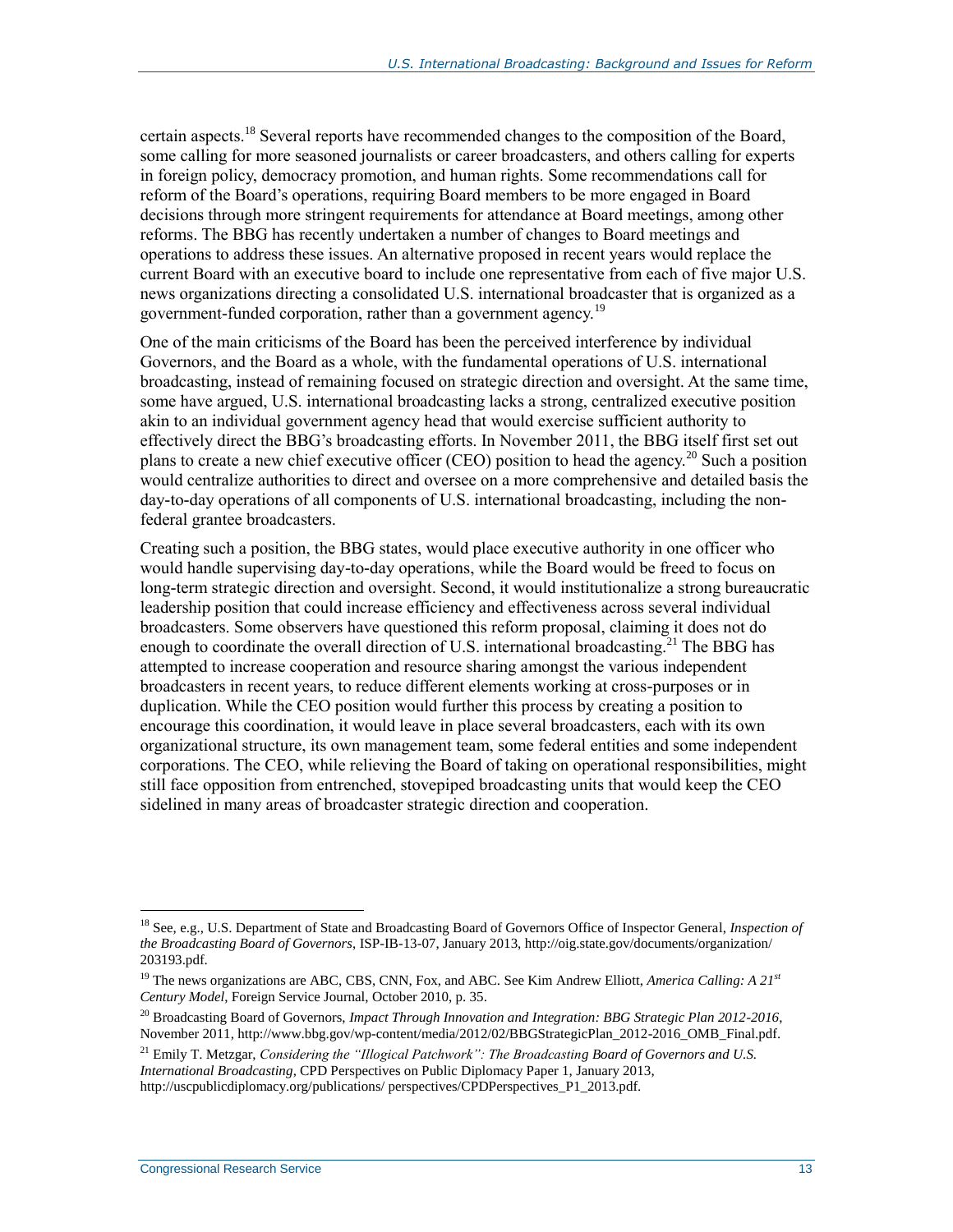## **Strategic Direction and Resource Allocation**

The BBG has taken steps and proposed others intended to improve the effectiveness of U.S. international broadcasting overall while realizing cost savings through streamlining language services and transitioning to new information communication technologies. The Board is tasked with determining whether or not to end a language service, based on whether the population targeted by that service enjoys access to the reporting of a free press, among other factors. A recent report from the Government Accountability Office (GAO), however, points out that twothirds of BBG-supervised services overlap in language with another service, providing the BBG with the opportunity to consolidate such services or their programming to realize cost savings that the BBG has not yet captured. $22$  GAO has also found that the BBG does not take into account the international broadcasting activities of other democracies, including the United Kingdom's British Broadcasting Corporation World Service (BBC), Germany's Deutsche Welle, and France's Radio France International (RFI), as well as international media networks such as CNN. Indeed, U.S. legislation contemplates the winding down of U.S. government-funded efforts when they would overlap or make redundant other such communications.<sup>23</sup>

The BBG has agreed that further streamlining can be undertaken, but contends that there are a number of reasons why it has not occurred. First, the BBG has in several circumstances proposed the ending or reduction of certain language services, but has been directed by Congress to maintain such services at their current levels in annual appropriations legislation. Second, the legislation authorizing U.S. international broadcasting demands that there be such overlap in services by maintaining the bifurcated structure of VOA providing world news and news about the United States and U.S. policy, and the surrogate broadcasters providing more local news in the place of an indigenous free press. Third, the BBG argues that broadcasting by private media and other government-funded international broadcasters target different audiences and follow different communication missions, making the continuation of U.S. international broadcasting necessary to carry out the purposes of the USIB Act and other U.S. international broadcasting authorities.

## **Shifts in Information Communication Technology**

Recent BBG plans to refocus resources and concentrate on new technologies for U.S. international broadcasting have also come under criticism. The BBG has continued to push for downsizing its capacity to broadcast radio programming, especially short-wave radio, while vastly increasing its information dissemination on the Internet, including through social media and cell-phone and other mobile device delivery. BBG cites declining use of short-wave radio in countries where such reductions are targeted, and explains that U.S. international broadcasting needs to keep pace with other media outlets moving to new and digital media to maintain relevance and audience levels. Some observers argue, however, that short-wave broadcasting is still the best option for providing mass communication that is most resilient to jamming efforts by repressive governments, and that can reach into places where Internet, television, and even FM radio reception is absent.<sup>24</sup>

<sup>22</sup> U.S. Government Accountability Office, *Broadcasting Board of Governors: Additional Steps Needed to Address Overlap in International Broadcasting*, GAO-13-172, January 29, 2013, http://www.gao.gov/products/GAO-13-172.

<sup>&</sup>lt;sup>23</sup> See Section 303(a)(4) of the USIB Act (22 U.S.C.  $\S6202(a)(4)$ ); Sections 502 and 1005 of the United States International Information and Educational Exchange Act of 1948 (P.L. 80-402; 22 U.S.C. §§1462 and 1437).

<sup>24</sup> See, e.g., Helle Dale, *Sequestration Prompts Attempt to Silence U.S. Radio Broadcasting*, Heritage Foundation, April 8, 2013, http://blog.heritage.org/2013/04/08/sequestration-prompts-attempt-to-silence-u-s-radio-broadcasting/.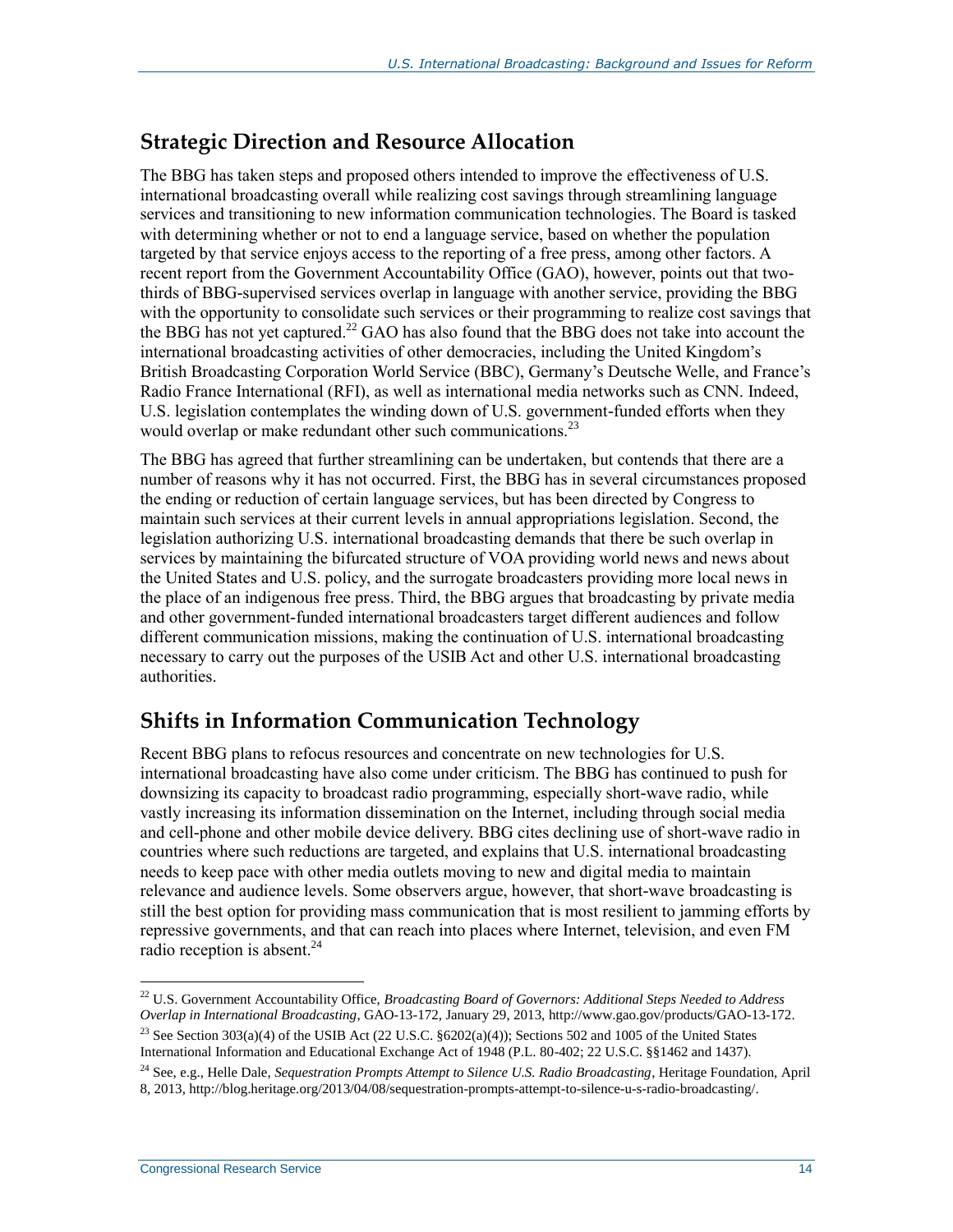It has been argued that a migration to primarily Internet-based and cell-phone delivery of content is dangerous given the ability of repressive regimes to track online traffic and block access to websites. Some observers contend that U.S. international broadcasting should maintain a mix of different dissemination technologies, including traditional media such as radio, to ensure the broadest reach and most effective penetration of target markets. Short-wave transmissions, however, can be jammed, and the BBG is often successful in employing Internet circumvention software to ensure access to online content.<sup>25</sup> In addition, although the BBG and VOA have proposed cuts to radio broadcasts in certain countries and for certain languages, overall U.S. international broadcasting does provide a mix of different dissemination technologies and approaches, tailored to the media consumption habits of target audiences. Market research from BBG has shown radio usage as very high, for example, in many African countries, where the BBG plans to maintain radio broadcasting, including short-wave broadcasting.

## **Possible Consolidation of U.S. International Broadcasters**

As discussed, many observers have argued that creating a CEO to centralize executive leadership of the BBG and its broadcasters can only go so far toward improving strategic direction and efficient use of resources. Some have recommended, therefore, consolidating the BBG's various broadcasting entities into one organization to realize cost efficiencies and savings, reduce duplication of language services, and eliminate redundant upper management structures across the several broadcast entities. The result would be an entity that more closely resembles the BBC World Service, and other foreign international broadcasting systems. Such a consolidation would improve effectiveness of U.S. international broadcasting, it is argued, by providing a single, fullservice source for credible, truthful news and other information on local, regional, and international issues, while eliminating the need to tune to more than one station to access the news reporting broadcast to that country.

Others have called for such a consolidated broadcast entity to be de-federalized completely, in order to ensure credibility with foreign audiences wary of U.S. government-controlled messaging. U.S. international broadcasting would remain funded by the U.S. government, however, and some have called for such a de-federalized broadcaster to be placed under the guidance and funding of a strong U.S. foreign policy agency, such as the State Department, the U.S. Agency for International Development, or the Department of Defense.<sup>26</sup>

Proponents of maintaining the current structure of several separate broadcasters counter that each broadcast entity is necessary to fulfill the overall mission of U.S. international broadcasting as it has been understood since its modern inception. While VOA's mission is to provide news and information in a fashion that explains the United States and U.S. government policies to the world, the surrogate broadcasters, RFE/RL, RFA, and OCB, as well as the MBN services, are intended to broadcast in the place of an indigenous free media. Any consolidation may purposely or inadvertently reduce effectiveness of an individual broadcaster's programming as a large consolidated entity prioritizes different regions or types of programming. Even in the case of consolidation, most observers seem to believe that maintaining the individual broadcaster brands

 $^{25}$  Congress recognized the BBG's effectiveness in this area when it transferred funds for Internet circumvention from the State Department to the BBG for FY2011. See Sec. 2121(g) of the Full-Year Continuing Appropriations Act, 2011 (Division B of P.L. 112-10).

<sup>26</sup> See A. Ross Johnson and R. Eugene Parta, *A 21st Century Vision for U.S. Global Media*, Woodrow Wilson Center, Occasional Paper, November 2012, http://www.wilsoncenter.org/sites/default/files/21st%20Century%20Vision%20in% 20Global%20Media\_ Johnson\_Parta\_HAPP\_Occasional%20Paper.pdf.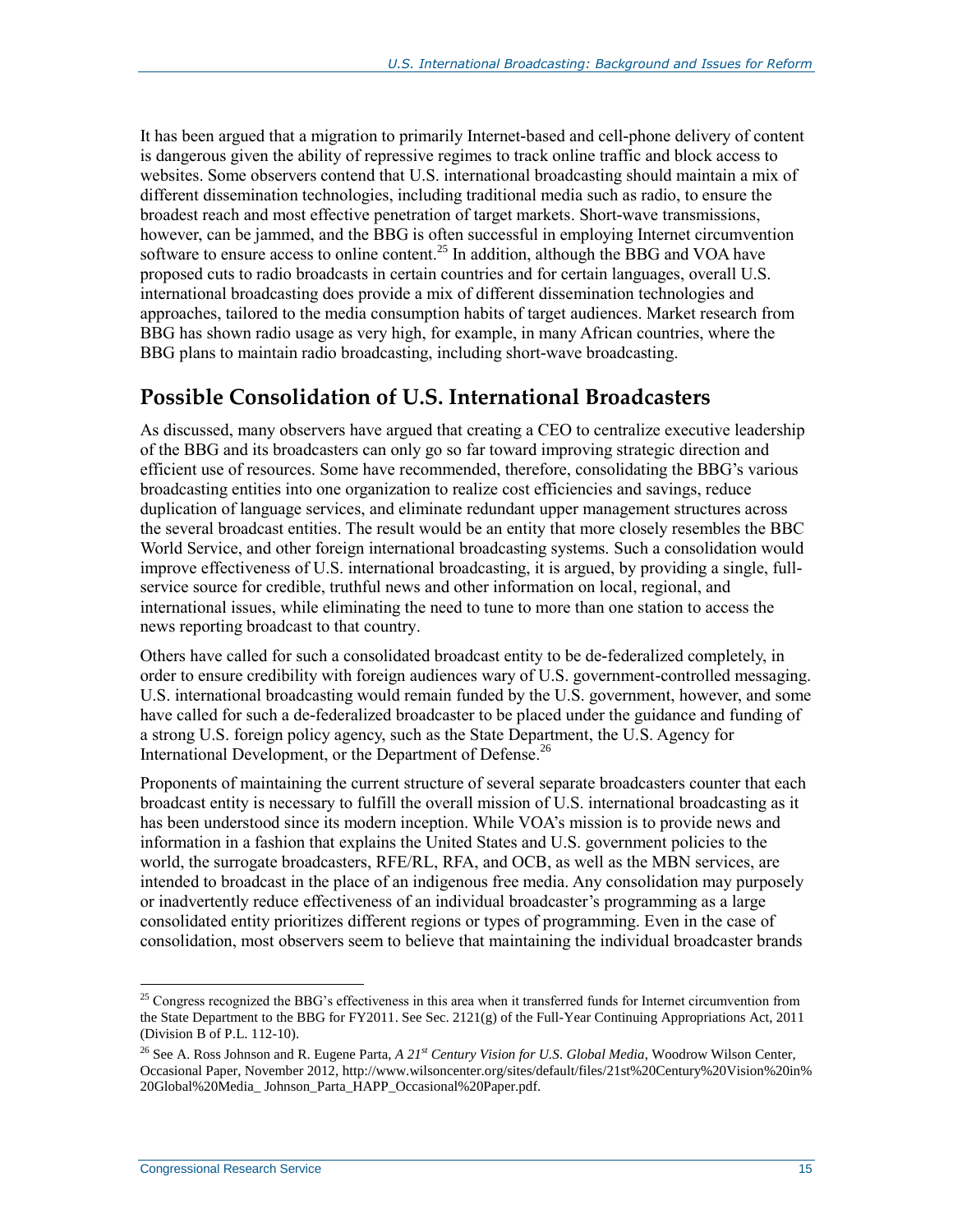is important to continue to benefit from longstanding goodwill toward such brands in different parts of the world.

# **Role of U.S. International Broadcasting in Advancing U.S. Foreign Policy Goals and Promoting Democracy**

One of the primary purposes of U.S. international broadcasting is to provide for the free flow of information that presents a balanced view of issues important to foreign publics. VOA is tasked with comprehensive reporting on American life, culture, and explaining U.S. policy. The surrogate broadcasters, such as RFE/RL, are tasked with providing news reporting that fills the gaps in coverage in countries where no free media exist due to government repression or other factors. U.S. international broadcasters are required under U.S. law to provide complete and balanced coverage that examines all sides of important issues and related U.S. government policies, not just the official U.S. government position, and to provide an opportunity for debate on such issues and policies in their programming.<sup>27</sup> Nevertheless, in addition to standards requiring objectivity, U.S. international broadcasting is also required under law to "be consistent with the broad foreign policy objectives of the United States....<sup>728</sup> Thus, U.S. international broadcasting is required to advance U.S. foreign policy through informing foreign publics in a balanced and objective manner.

The BBG states that the mission of U.S. international broadcasting is to "to inform, engage, and connect people around the world in support of freedom and democracy." Some observers, and representatives of U.S. international broadcasters, have explained that U.S. international broadcasting's benefit to U.S. foreign policy emanates from convincing foreign publics that the U.S. government is intent on informing and empowering repressed populations through a demonstration of a free media. They also argue that U.S. international broadcasters provide a necessary counterweight to certain U.S. public diplomacy efforts that represent a one-sided, advocacy approach to communication that does not always resonate with foreign audiences.

Concerns have long been expressed regarding the effectiveness of U.S. international broadcasting in promoting U.S. foreign policy goals and national security interests. While the State Department's public diplomacy activities often include advocating for U.S. policies and presenting such policies in the most favorable light, U.S. international broadcasters explain U.S. policies, but also must provide a forum for dissenting views and open discussion of those policies. The result sometimes is the denunciation of U.S. government policies on the programs of U.S.-government funded broadcasters, a development that leads some observers to question the effectiveness or usefulness of U.S. international broadcasting. It has been argued that instead of providing a balanced presentation of issues of importance both to target foreign populations and U.S. foreign policy goals, U.S. international broadcasting should act to counterbalance anti-American sentiment with its own partial programming.

Some observers have also recommended that U.S. international broadcasting and U.S. public diplomacy efforts could be better coordinated under a more unified communications strategy to ensure that U.S. government-funded communications are not perceived as acting at crosspurposes. Such enhanced coordination might involve more input from the Secretary of State and/or the Under Secretary for Public Diplomacy and Public Affairs in U.S. international broadcasters' programming. Other recommendations include placing U.S. international

 $27$  22 U.S.C. §6202(a), (b).

 $^{28}$  22 U.S.C.  $$6202(a)(1)$ .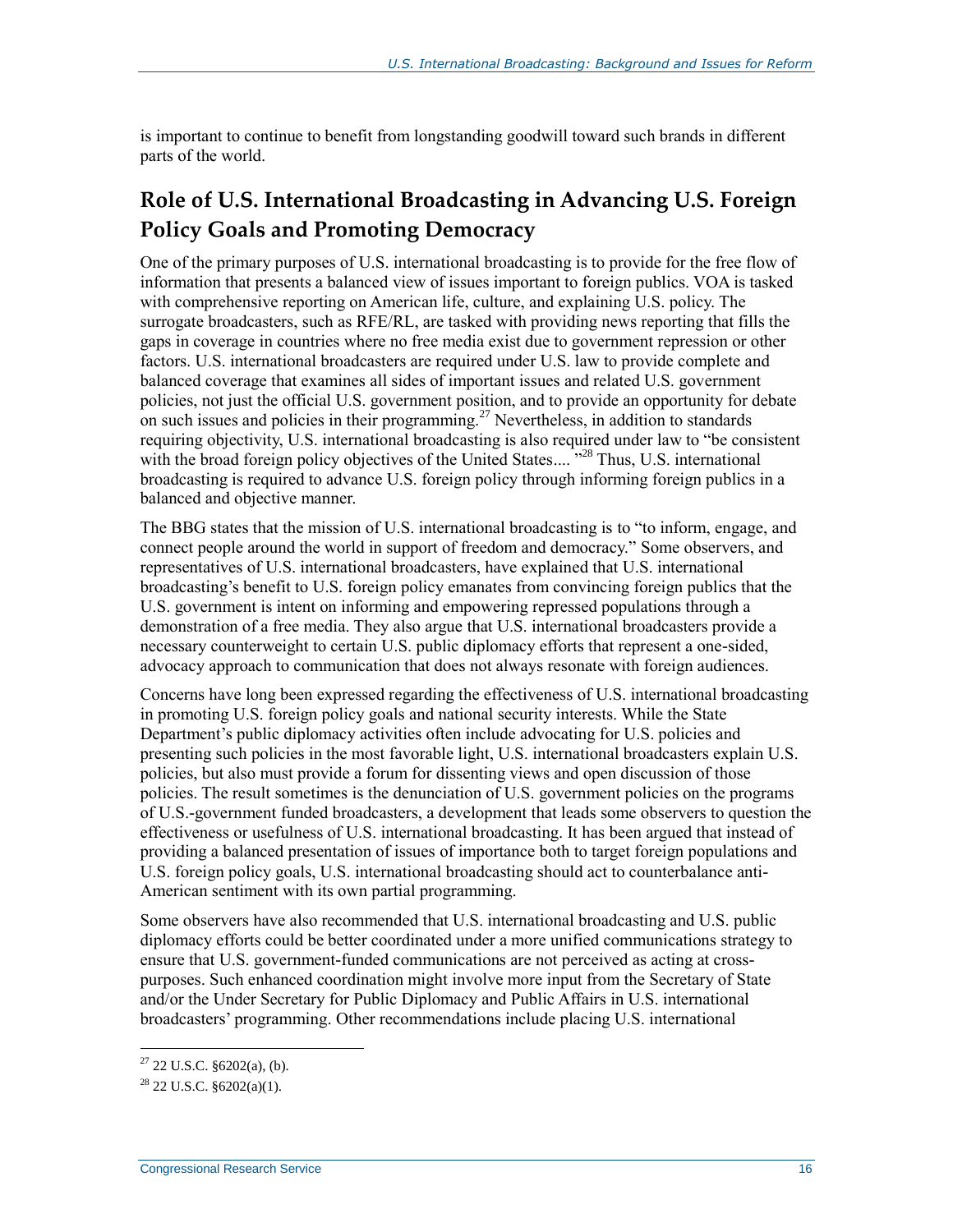broadcasters fully under the direction of a new government agency or center for coordinating all U.S. public diplomacy and strategic communication.

Some argue that U.S. international broadcasters must remain completely independent of the State Department's public diplomacy advocacy and any other official foreign policy apparatus, other than the current broad guidance that the Secretary of State provides under law. A closer relationship, they contend, especially one in which the State Department directs U.S. international broadcasters to include certain programming, coverage, or messaging, would delegitimize U.S. international broadcasting among foreign audiences. If U.S. international broadcasters lose their credibility and journalistic integrity, it might render these broadcasters unable to provide the free flow of information and effectively promote democracy through demonstrating the operation of a free press in non-democratic countries.

### **Broadcasting Effectiveness**

Linked to arguments over U.S. international broadcasting's role in promoting democracy and U.S. interests are the methods by which such broadcasting's effectiveness are measured. Many observers find U.S. international broadcaster programming to be professional and of high quality, and the performance measurements used by the BBG parallel those used by other media networks. More general polling and research concerning opinions of the United States and the U.S. government in foreign countries, however, have continued to show low favorability among foreign populations, for example, in the Muslim Middle East and other majority Muslim countries such as Pakistan.<sup>29</sup> Global research regarding overall levels of democracy and political and press freedom has shown declines in many areas of the world targeted by U.S. surrogate broadcasters, including the Middle East and countries such as Russia and China that are key priorities in U.S. foreign policy.<sup>30</sup> Critics of U.S. international broadcasting performance state that BBG broadcasters have failed in some cases to effectively "move the needle" on advancing U.S. foreign policy and promoting democracy.<sup>31</sup> U.S. international broadcasting, however, is only one piece of the entirety of U.S. government efforts in foreign countries, and operates in an ever more crowded communications space in foreign countries. The BBG continues to maintain that evaluation based on measurement of quality, objective programming, credible in the eyes of an expanded audience, will ensure U.S. international broadcasting is fulfilling its mission in the overall prosecution of U.S. foreign policy.<sup>32</sup>

# **United States International Communications Reform Act of 2015**

On May 14, 2015, House Foreign Affairs Committee Chairman Edward Royce, with Committee Ranking Member Eliot Engel and 12 other co-sponsors, introduced the United States

<sup>29</sup> See, e.g., Pew Research Center, *Pew Global Attitudes Project, Global Indicators Database*, spring 2016, http://www.pewglobal.org/database/indicator/1/.

<sup>30</sup> See, e.g., Freedom House, *Freedom in the World 2016*, https://freedomhouse.org/report/freedom-world/freedomworld-2016.

<sup>31</sup> See, e.g., U.S. Congress, Senate Committee on Foreign Relations, *U.S. International Broadcasting: Is Anybody*  Listening? Keeping the U.S. Connected, committee print,  $111<sup>th</sup>$  Cong., 2<sup>nd</sup> sess., June 9, 2010, S. Prt. 111-49 (Washington: GPO, 2010).

<sup>32</sup> See Broadcasting Board of Governors, *Impact Through Innovation and Integration: BBG Strategic Plan 2012-2016*, p. 1, http://www.bbg.gov/wp-content/media/2012/02/BBGStrategicPlan\_2012-2016\_OMB\_Final.pdf.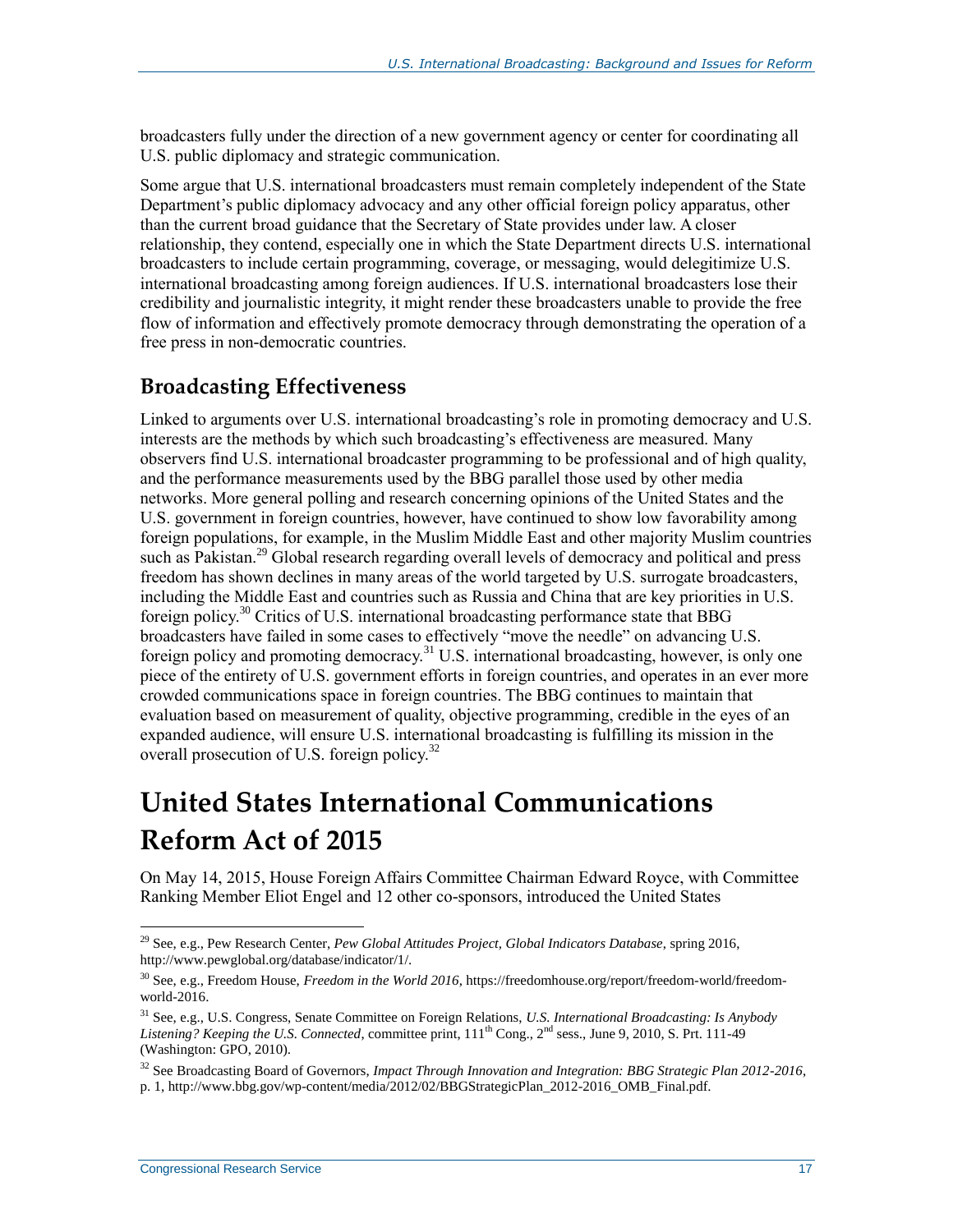International Communications Reform Act of 2015 [\(H.R. 2323\)](http://www.congress.gov/cgi-lis/bdquery/z?d114:H.R.2323:). The committee voted to report the bill favorably to the House on May 21.<sup>33</sup> The bill in its findings provision states that the BBG operates poorly under a flawed structure, that the BBG's internal operations and personnel decision making have deficiencies, and that U.S. international broadcasters lack clearly defined missions, leading to duplicative services and a lack of focus on maintaining the division between the "public diplomacy" mission of VOA and the "surrogate" mission of RFE/RL, RFA, MBN, and OCB. The bill seeks to restructure the whole of U.S. international broadcasting in order to address these problems. The following sections highlight some of the central provisions of this bill.

### **Creation of the U.S. International Communications Agency**

The bill, if enacted and signed into law, would repeal the USIB Act in its entirety, although several similar provisions from that act are included in the new bill. Under the bill, the BBG would be abolished, and a new United States International Communications Agency (USICA) would be established. Under the bill's provisions, the BBG bipartisan structure of nine governors would be mirrored in a new USICA Board, but the USICA Board would retain only an advisory role in the new Agency. Most authorities held by the current Board would instead be exercised by a new USICA Chief Executive Officer (CEO). The USICA Board would retain the power to appoint and remove the USICA CEO, therefore maintaining the "firewall" role for the USICA Board in shielding U.S. international broadcasting from outside influence. The bill would effectively abolish the IBB, with its functions absorbed into the overall new USICA and subsumed under the authorities of the USICA CEO.

# **Mandating Coordination**

Aiming to increase coordination and refocus the mission of the broadcast entities, the bill requires the USICA and the new grantee surrogate "Freedom News Network" (FNN) (see "Creation of the Freedom News Network," below), to coordinate operations and share resources and content to ensure efficiency. It also requires the USICA and FNN to regularly meet and coordinate with the Department of State to share relevant information, ensure U.S. international broadcasting is aligned with "broad" U.S. foreign policy interests, and reduce overlap in broadcast services.

### **Voice of America**

Broadcasting standards and principles, contained in one section of the USIB Act, are restated in three places in the bill: one set for all broadcasters, one set for VOA, and one set for FNN. While the overall standards provisions applied to all broadcasters in the bill largely continue those set forth in current law, the principles applied to VOA provide a sharper focus on explaining the United States, U.S. government policies, and international news that affects the United States. The bill includes language stressing a public diplomacy mission for VOA, requiring it to report on the impact of U.S. foreign assistance and other U.S. "international philanthropy." The historic VOA charter is not included verbatim in this bill, but elements are integrated into the bill's new VOA principles. The VOA mission, as stated in the bill, emphasizes what is considered VOA's "public diplomacy" role as well as its role in providing objective, comprehensive news coverage.

 $33$  Previously, during the  $113<sup>th</sup>$  Congress, Chairman Royce, with Ranking Member Engel and seven other co-sponsors, introduced the United States International Communications Reform Act of 2014 (H.R. 4490), which was nearly identical to the 2015 bill. H.R. 4490 passed the House but did not receive formal consideration in the Senate before the 113<sup>th</sup> Congress ended.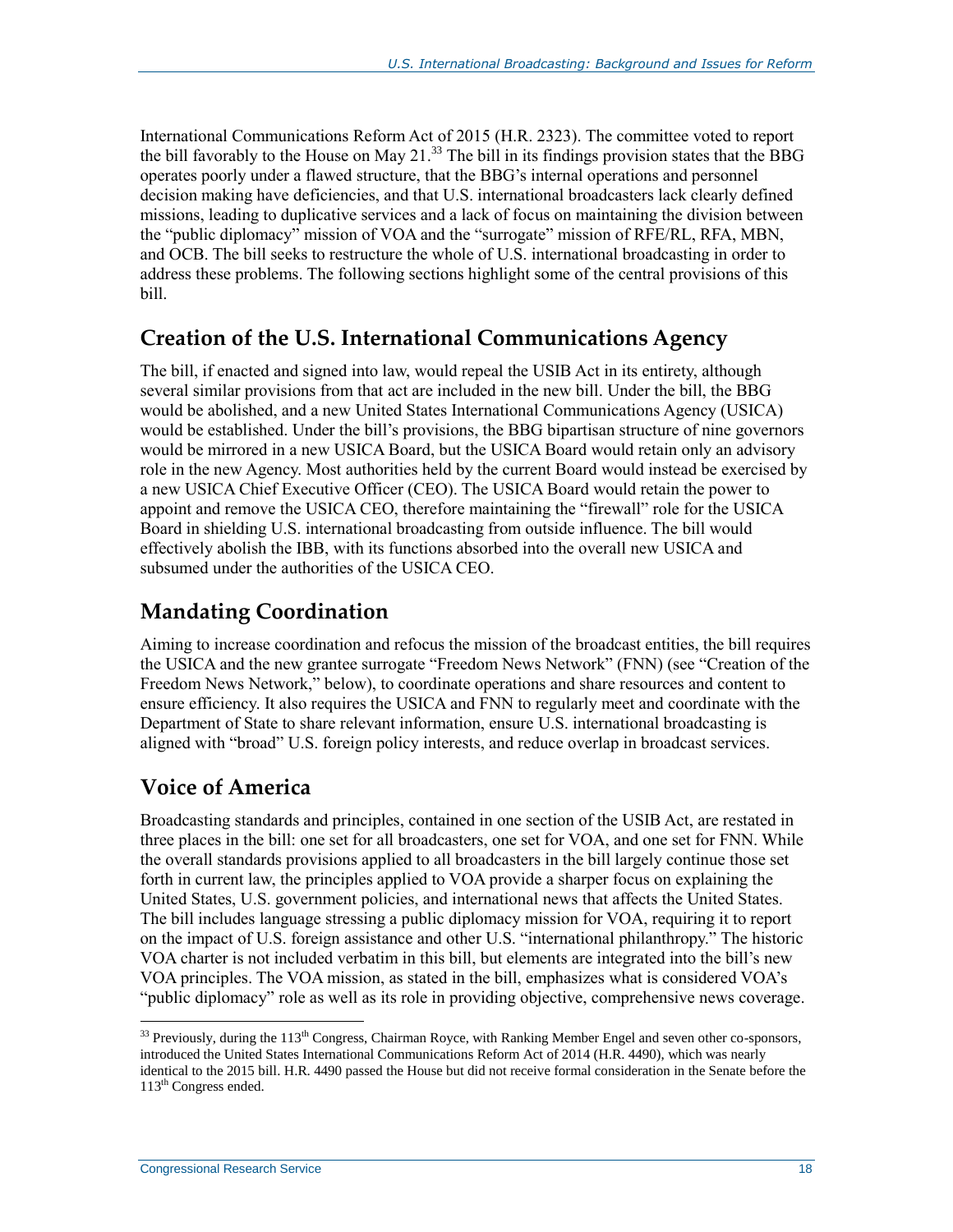A new VOA director provision sets out that position's responsibilities, and places the VOA director under the supervision of the USICA CEO. The provision also sets out qualification requirements for the USICA CEO.

### **Creation of the Freedom News Network**

H.R. 4490 would consolidate the grantee broadcasters, RFE/RL, RFA, and MBN, into one consolidated surrogate grantee broadcaster, the "Freedom News Network" (FNN). The brands of the existing grantees would be preserved, thus maintaining audience name recognition of surrogate programming. While the corporate boards of directors of the grantees currently are the same nine Governors who serve on the BBG, FNN's board would be composed of a separate group of individuals, to be appointed in its first iteration by the boards of directors of RFE/RL, RFA, and MBN, in consultation with "appropriate congressional committees," with the intention that FNN board membership would change over time in accordance with FNN's corporate charter and by-laws. While OCB's TV and Radio Martí are often considered surrogate broadcasters, the bill states that OCB will remain within the federal government as part of USICA. The bill contemplates that FNN would expand its programming into regions where no current individual surrogate grantee broadcaster currently operates, including sub-Saharan Africa.

The bill's mission provision for FNN sharpens the legislative vision of the proper focus for surrogate programming, directing the new grantee to promote democracy, civil society, free media, political freedom, and uncensored flows of information. Although these goals are spelled out in greater detail than in previous legislation, they do to an extent parallel concepts that the surrogate broadcasters already employ.

### **Eligible Broadcast Areas**

The bill defines the eligible broadcast areas for U.S. international broadcasters supervised by the USICA, including those countries and regions that lack democratic rule and political and press freedom. Placing an eligibility test in legislation may be designed to encourage efficient elimination of language services when media and information freedom increase in a targeted foreign country.

## **Administration and Personnel Provisions**

The bill mandates that no USICA employee other than the USICA CEO and the VOA director be paid at a rate higher than grade GS-15, step 10 of the General Schedule under section 5332 of title 5, United States Code. It also freezes the filling of positions rated grade GS-14 or GS-15 for five years, with exceptions. The bill would also require the USICA to report to Congress on the size of the workforce, the structure of the organization, contracting methods and practices, and language services performance.

# **Reform Provisions in the FY2017 NDAA**

The House version of the National Defense Authorization Act for Fiscal Year 2017 [\(H.R. 4909;](http://www.congress.gov/cgi-lis/bdquery/z?d114:H.R.4909:)  $NDAA$ <sup>34</sup> includes two sections, Sections 1259D and 1259E, that would accomplish a number of

 $34$  The Senate version, S. 2943, did not include these provisions. After S. 2943 passed the Senate, the House adopted an amended version of S. 2943 which included the provisions from H.R. 4909.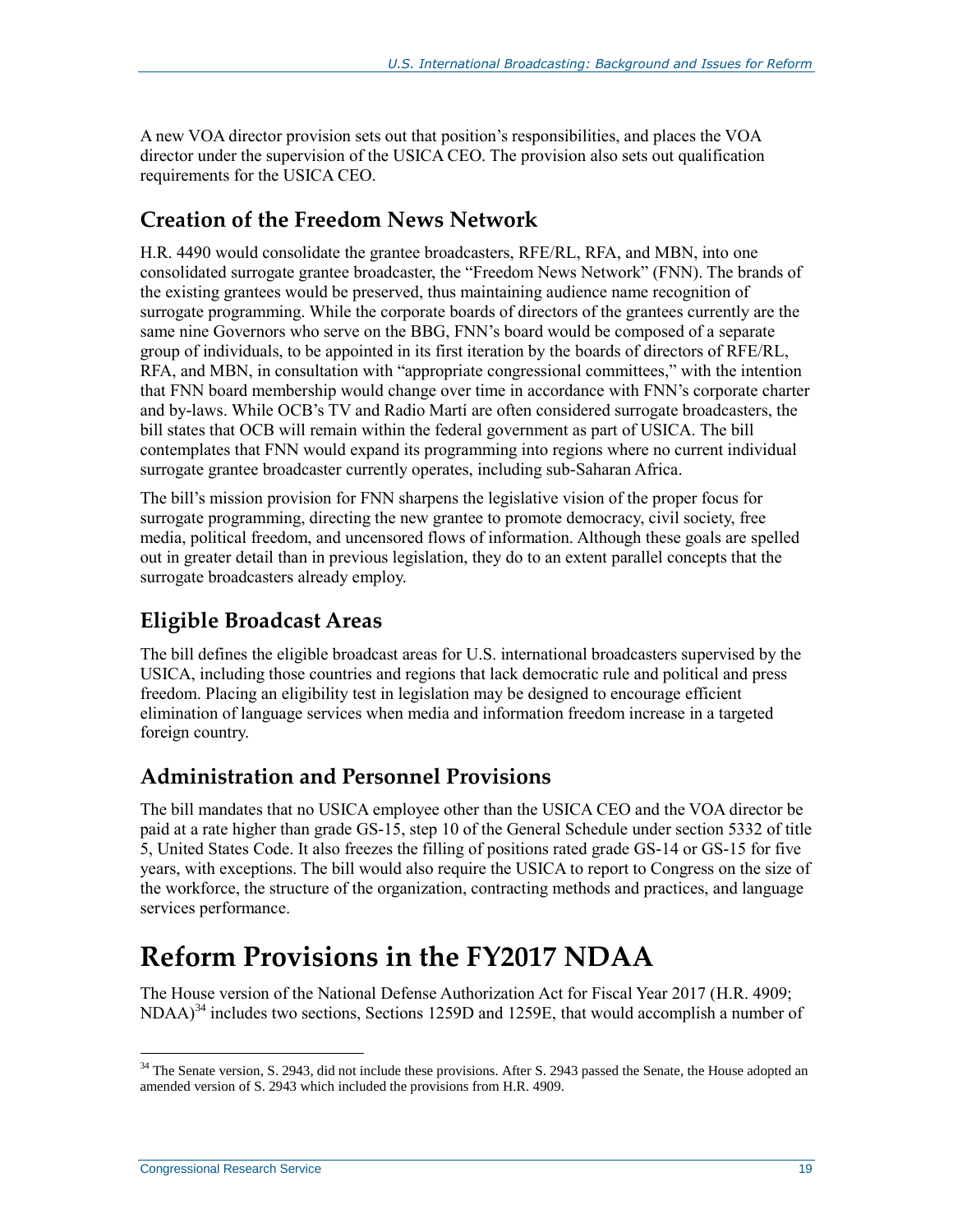reforms to the structure of U.S. international broadcasting and the BBG. The Senate version, S. 2943, did not initially include similar provisions. After [S. 2943](http://www.congress.gov/cgi-lis/bdquery/z?d114:S.2943:) passed the Senate, the House adopted an amended version of S. 2943, which included the provisions from [H.R. 4909.](http://www.congress.gov/cgi-lis/bdquery/z?d114:H.R.4909:) On December 2 and 8, 2016, respectively, the House and Senate approved the conference report accompanying S. 2943, containing a similar version of certain of these BBG reform provisions in Section 1288.

The provisions ultimately included in the enacted 2017 NDAA would significantly broaden the role of the BBG CEO, and provide authority to the CEO to direct broadcasting and reform efforts in the BBG. Among other things, the provisions would

- replace the BBG Board with a permanent CEO position at the head of the agency;
- create in the BBG Board's place a successor advisory board without any executive powers but with a duty to advise the CEO and report to appropriate congressional committees;
- transfer all powers of the Board to the CEO and authorize the CEO to "direct" all U.S. international broadcasting activities within the agency's purview;
- provide the CEO with blanket personnel appointment authority and expanded, detailed procurement authority;
- authorize the CEO to change the name of the agency from "Broadcasting Board" of Governors" (presumably to reflect new agency structure without a Board);
- authorize the CEO to establish a new grantee broadcaster and condition continued federal grants to existing grantees (RFE/RL, RFA, and MBN) on their agreement to merge into one surrogate broadcaster; and
- authorize the CEO to appoint the board of any grantee broadcaster, including a possible consolidated grantee broadcaster.

**[Table 4](#page-23-0)**, below, compares Section 1288 of [S. 2943,](http://www.congress.gov/cgi-lis/bdquery/z?d114:S.2943:) Sections 1259D and 1259E of H.R. 4909, and related provisions in the earlier BBG reform bill considered by the House Foreign Affairs Committee, [H.R. 2323.](http://www.congress.gov/cgi-lis/bdquery/z?d114:H.R.2323:)

<span id="page-23-0"></span>

| S. 2943                                                                                                                                                                                                                                                    | H.R. 4909                                                                                                                                                                                                                                                          | H.R. 2323                                                                                                                                          |
|------------------------------------------------------------------------------------------------------------------------------------------------------------------------------------------------------------------------------------------------------------|--------------------------------------------------------------------------------------------------------------------------------------------------------------------------------------------------------------------------------------------------------------------|----------------------------------------------------------------------------------------------------------------------------------------------------|
| Sec. 1288(1) removes authorization<br>for the Board of the Broadcasting<br>Board of Governors (BBG) by<br>restating Sec. 304 of the USIB Act,<br>replacing establishment of the BBG<br>Board with establishment of the<br>Chief Executive Officer position | Sec. 1259D(1) removes<br>authorization for the Board of the<br><b>Broadcasting Board of Governors</b><br>(BBG) by restating Sec. 304 of the<br>USIB Act, replacing establishment of<br>the BBG Board with establishment of<br>the Chief Executive Officer position | Sec. 102 and 103 provide for<br>establishment and authority of the<br>Board of the United States<br>International Communications<br>Agency (USICA) |
| Sec. 1288(1) restates Sec. 304,                                                                                                                                                                                                                            | Sec. 1259D(1) restates Sec. 304,                                                                                                                                                                                                                                   | Sec. 104 creates USICA CEO                                                                                                                         |
| establishes BBG CEO position                                                                                                                                                                                                                               | establishes BBG CEO position                                                                                                                                                                                                                                       | position                                                                                                                                           |
| Sec. 1288(1) restates Sec. 304(a),                                                                                                                                                                                                                         | Sec. 1259D(1) restates Sec. 304(a),                                                                                                                                                                                                                                | Sec. 101 creates USICA as a federal                                                                                                                |
| continues BBG as a federal agency                                                                                                                                                                                                                          | continues BBG as a federal agency                                                                                                                                                                                                                                  | agency                                                                                                                                             |

#### **Table 4. Comparison of BBG Provisions in S. 2943[, H.R. 4909,](http://www.congress.gov/cgi-lis/bdquery/z?d114:H.R.4909:) and Related Provisions in H.R. 2323**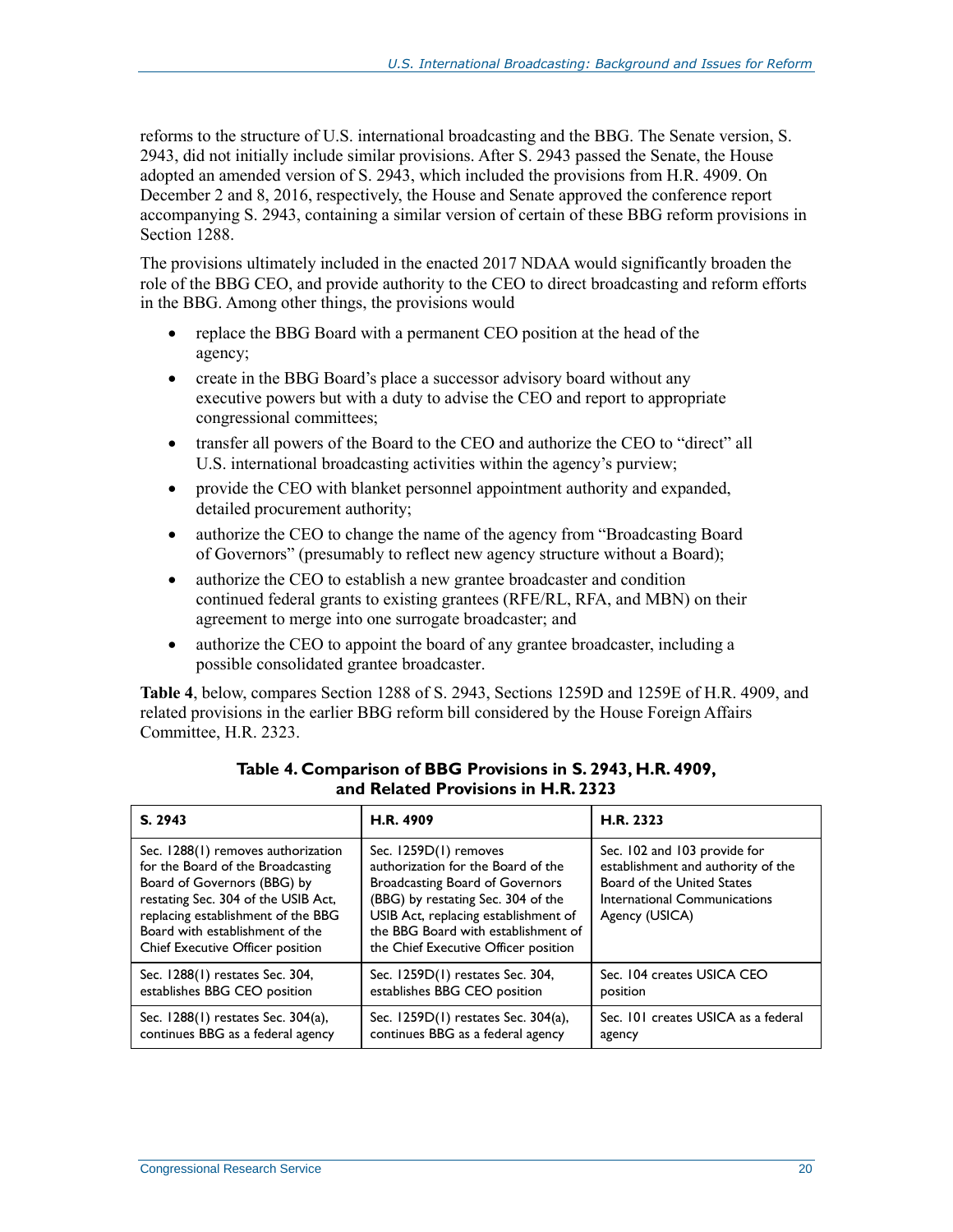| S. 2943                                                                                                                                                                                                                                                                    | H.R. 4909                                                                                                                                                                                                         | H.R. 2323                                                                                                                        |
|----------------------------------------------------------------------------------------------------------------------------------------------------------------------------------------------------------------------------------------------------------------------------|-------------------------------------------------------------------------------------------------------------------------------------------------------------------------------------------------------------------|----------------------------------------------------------------------------------------------------------------------------------|
| Sec. 1288(1) restates Sec. 304(b),<br>provides that BBG CEO is appointed<br>by President with advice and consent<br>of the Senate                                                                                                                                          | Sec. 1259D(1) restates Sec. 304(b),<br>provides that BBG CEO is appointed<br>by President with advice and consent<br>of the Senate                                                                                | Sec. 104 provides that USICA CEO<br>is appointed and removed by the<br><b>USICA Board</b>                                        |
| Sec. 1288(1) restates Sec. 304(c),<br>terminates position of the Director<br>of the International Broadcasting<br>Bureau (IBB)                                                                                                                                             | Sec. 1259D(1) restates Sec. 304(c),<br>terminates position of the Director<br>of the International Broadcasting<br>Bureau (IBB)                                                                                   | Sec. 104(c) terminates position of<br>the IBB Director upon USICA CEO<br>appointment                                             |
| Sec. 1288(1) restates Sec. 304(d),<br>extending limited liability of BBG<br>CEO to Boards of any grantee<br>broadcasters                                                                                                                                                   | Sec. 1259D(1) restates Sec. 304(e),<br>extending limited liability of BBG<br>CEO to Boards of any grantee<br>broadcasters                                                                                         | none                                                                                                                             |
| Sec. $1288(2)(A)(i)$ amends Sec.<br>305(a) of the USIB Act, transferring<br>all BBG Board authorities to BBG<br><b>CEO</b>                                                                                                                                                 | Sec. $1259D(2)(A)(i)$ amends Sec.<br>305(a) of the USIB Act, transferring<br>all BBG Board authorities to BBG<br><b>CEO</b>                                                                                       | Sec. 105 sets out duties and<br>authorities for USICA CEO                                                                        |
| Sec. 1288(2)(A)(ii) provides BBG<br>CEO authority to "direct" as well as<br>supervise U.S. international<br>broadcasting                                                                                                                                                   | Sec. 1259D(2)(A)(ii) provides BBG<br>CEO authority to "direct" as well as<br>supervise U.S. international<br>broadcasting                                                                                         | Sec. 105 sets out duties and<br>authorities for USICA CEO                                                                        |
| Sec. 1288(2)(A)(iii) amends Sec<br>305(a), authorizes cooperative<br>agreements as well as grants to<br>grantee broadcasters, removes<br>reference to grant limitations in Secs.<br>308 and 309 of the USIB Act                                                            | Sec. 1259D(2)(A)(iii) amends Sec<br>305(a), authorizes cooperative<br>agreements as well as grants to<br>grantee broadcasters, removes<br>reference to grant limitations in Secs.<br>308 and 309 of the USIB Act  | Sec. 110 authorizes grants to<br>Freedom News Network (FNN)                                                                      |
| Sec. 1288(2)(A)(iv) amends Sec.<br>305(a), replaces reference to IBB<br>with reference to the "Board."<br>removes Sec. 308 and 309 limitations<br>on requirements for obligating and<br>expending International Broadcasting<br>Operations (IBO) appropriations<br>funding | Sec. $1259D(2)(A)(iv)$ amends Sec.<br>305(a), removes Sec. 308 and 309<br>limitations on requirements for<br>obligating and expending<br>International Broadcasting<br>Operations (IBO) appropriations<br>funding | none                                                                                                                             |
| Sec. 1288(2)(A)(v) amends Sec.<br>305(a), expanding BBG CEO<br>authority to procure, rent, or lease<br>physical property for broadcasting<br>and related activities                                                                                                        | none                                                                                                                                                                                                              | none                                                                                                                             |
| Sec. 1288(2)(A)(vi), (ix) amend Sec.<br>305(a), replacing reference to the<br>"Board" with reference to the BBG<br>CEO, and removing "staff,"<br>"temporary and intermittent," and<br>Title V, U.S. Code limitations to BBG<br>CEO authority to appoint personnel          | Sec. 1259D(2)(A)(v), (vi) amend Sec.<br>305(a), remove "temporary and<br>intermittent" limitation and Title V,<br>U.S. Code limitations to BBG CEO<br>authority to appoint personnel                              | Sec. 105(a)(6), (10)(A) leave Title V,<br>U.S. Code limitations in place for<br><b>USICA Board and temporary</b><br>appointments |
| Sec. 1288(2)(A)(vii) amends Sec.<br>305(a), changing reporting<br>requirements to refer to the Board<br>and the BBG CEO rather than IBB<br>and the Board                                                                                                                   | none                                                                                                                                                                                                              | none                                                                                                                             |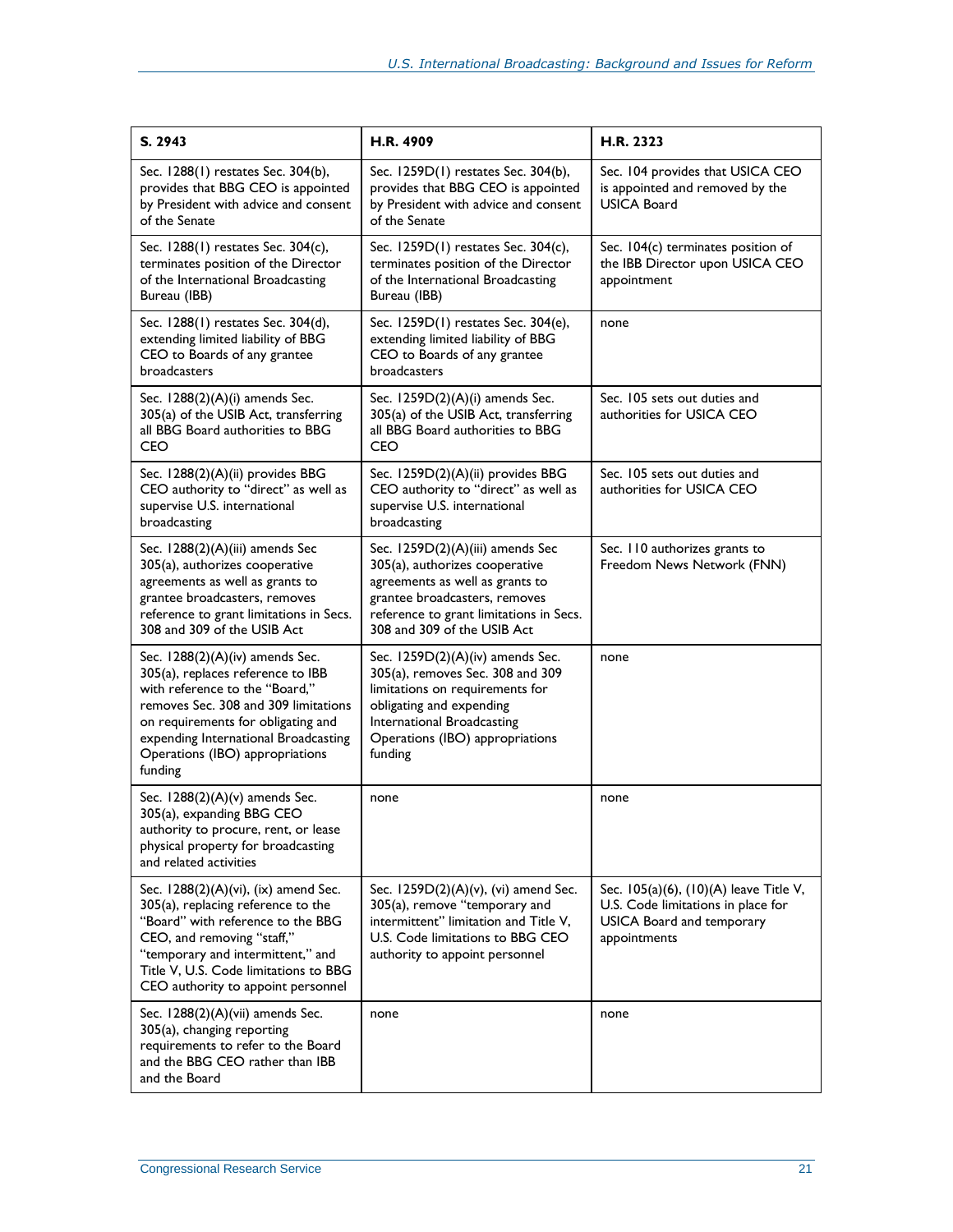| S. 2943                                                                                                                                                                                                                                                                                                                                                                                                                                                                                      | H.R. 4909                                                                                                                                                                                                                                                                                                                                                | H.R. 2323                                                                                                                                                          |
|----------------------------------------------------------------------------------------------------------------------------------------------------------------------------------------------------------------------------------------------------------------------------------------------------------------------------------------------------------------------------------------------------------------------------------------------------------------------------------------------|----------------------------------------------------------------------------------------------------------------------------------------------------------------------------------------------------------------------------------------------------------------------------------------------------------------------------------------------------------|--------------------------------------------------------------------------------------------------------------------------------------------------------------------|
| Sec. 1288(2)(A)(viii) amends Sec.<br>305(a), expanding CEO BBG<br>authority to provide for transmission<br>and relay capacity to grantee<br>broadcasters                                                                                                                                                                                                                                                                                                                                     | none                                                                                                                                                                                                                                                                                                                                                     | Sec. $105(a)(9)$ would authorize the<br>CEO to "provide for the use of<br><b>United States Government</b><br>broadcasting capacity to the<br>Freedom News Network" |
| Sec. $1288(2)(A)(x)$ , (xi) amend Sec.<br>305(a), transferring authorities from<br>the Board or IBB to the BBG CEO                                                                                                                                                                                                                                                                                                                                                                           | none                                                                                                                                                                                                                                                                                                                                                     | none                                                                                                                                                               |
| Sec. 1288(2)(A)(xii) amends Sec.<br>305(a), adding new para. "(20)"<br>authorizing BBG CEO to condition<br>grants to grantee broadcasters on<br>such grantees' agreement to<br>authorize BBG CEO to appoint<br>grantee boards of directors and on<br>consolidation of grantee<br>organizations                                                                                                                                                                                               | Sec. 1259D(2)(A)(vii) amends Sec.<br>305(a), adding new para. "(20)"<br>authorizing BBG CEO to condition<br>grants to grantee broadcasters on<br>such grantees' agreement to<br>authorize BBG CEO to appoint<br>grantee boards of directors and on<br>consolidation of grantee<br>organizations                                                          | Sec. 110 provides grant conditions<br>for FNN                                                                                                                      |
| Sec. 1288(2)(A)(xii) amends Sec.<br>305(a), adding new para. "(21)"<br>authorizing BBG CEO to redirect<br>grant and cooperative agreement<br>funds to any grantee broadcaster<br>(with timely notification to<br>appropriate congressional<br>committees), and to require<br>amendments to correspond with<br>existing grant conditions, including<br>naming and replacing grantee boards<br>of directors, for Radio Free<br>Europe/Radio Liberty (RFE/RL) in<br>Sec. 308(a) of the USIB Act | Sec. 1259D(2)(A)(vii) amends Sec.<br>$305(a)$ , adding new para. " $(21)$ "<br>authorizing BBG CEO to redirect<br>grant and cooperative agreement<br>funds to any grantee broadcaster,<br>and to require amendments to<br>correspond with existing grant<br>conditions for Radio Free<br>Europe/Radio Liberty (RFE/RL) in<br>Sec. 308(a) of the USIB Act | Sec. 110(c) authorizes USICA CEO<br>to make grant to a grantee other<br>than FNN if FNN is not meeting its<br>purposes and goals                                   |
| Sec. 1288(2)(A)(xii) amends Sec.<br>305(a), adding new para. "(22)"<br>authorizing BBG CEO to change the<br>name of the "Board," presumably<br>meaning the current agency name,<br>the "Broadcasting Board of<br>Governors"                                                                                                                                                                                                                                                                  | Sec. 1259D(2)(A)(vii) amends Sec.<br>$305(a)$ , adding new para. " $(22)$ "<br>authorizing BBG CEO to change the<br>name of the "Board," presumably<br>meaning the current agency name,<br>the "Broadcasting Board of<br>Governors"                                                                                                                      | Sec. 101 establishes the "United<br>States International Communications<br>Agency"                                                                                 |
| Sec. 1288(2)(B) amends Sec. 305,<br>striking subsecs. (b) and (c),<br>removing provisions allowing BBG<br>Board to delegate authorities to IBB<br>Director and requiring budget<br>submissions to Congress                                                                                                                                                                                                                                                                                   | Sec. 1259D(2)(B) amends Sec. 305,<br>striking subsecs. (b) and (c),<br>removing provisions allowing BBG<br>Board to delegate authorities to IBB<br>Director and requiring budget<br>submissions to Congress                                                                                                                                              | Sec. 101(a) makes CEO authorities<br>and duties non-delegable                                                                                                      |
| Sec. 1288(2)(D) amends Sec. 305,<br>placing responsibility for respecting<br>journalistic integrity of the BBG with<br>the BBG CEO alongside the<br>Secretary of State                                                                                                                                                                                                                                                                                                                       | none                                                                                                                                                                                                                                                                                                                                                     | Sec. 103 states that the USICA<br>Board is tasked with preserving<br>journalistic integrity                                                                        |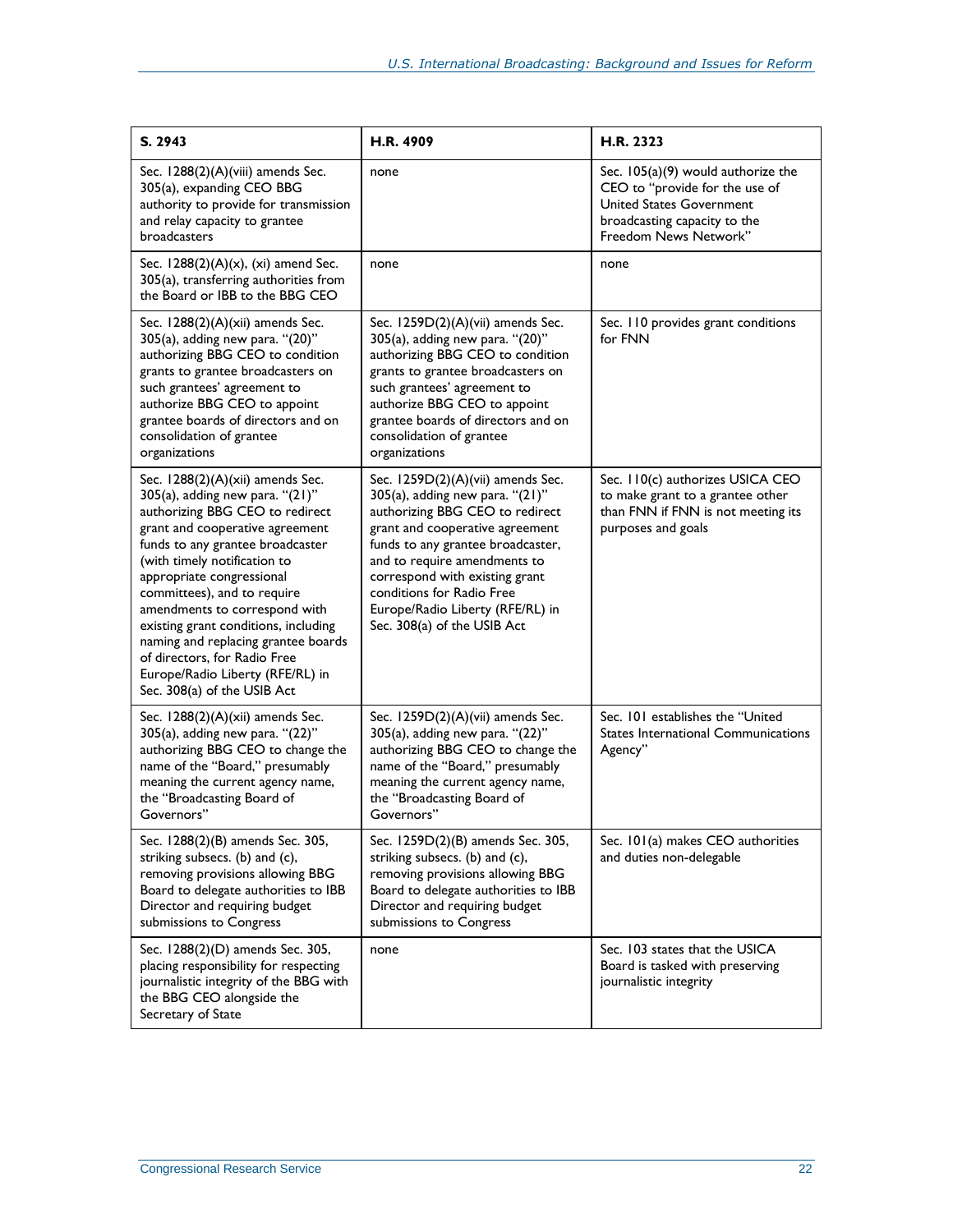| S. 2943                                                                                                                                                                                                                                                                                                                                                                                                   | H.R. 4909                                                                                                                                | H.R. 2323                                                                                        |
|-----------------------------------------------------------------------------------------------------------------------------------------------------------------------------------------------------------------------------------------------------------------------------------------------------------------------------------------------------------------------------------------------------------|------------------------------------------------------------------------------------------------------------------------------------------|--------------------------------------------------------------------------------------------------|
| Sec. 1288(3) restates Sec. 306,<br>establishing the "International<br>Broadcasting Advisory Board"<br>(IBAB) as a successor board to the<br>previous agency head of the BBG;<br>IBAB comprises five members,<br>including the Secretary of State,<br>tasked with providing advice on<br>broadcasting issues to the BBG CEO<br>and reporting on broadcasting to<br>appropriate congressional<br>committees | Sec. 1259D(1) restates Sec. 304(d)<br>retains BBG Board members in an<br>advisory capacity until expiry of their<br>terms of appointment | Sec. 102, 103 provide for<br>establishment and advisory authority<br>of USICA Board              |
| Sec. 1288(3) restates Sec. 306                                                                                                                                                                                                                                                                                                                                                                            | Sec. 1259E(1)(B) strikes "Worldnet"<br>(defunct) provision in Sec. 306                                                                   | Sec. 134 repeals entire USIB Act                                                                 |
| Sec. 1288(4) strikes IBB<br>establishment provision                                                                                                                                                                                                                                                                                                                                                       | Sec. 1259E(2) strikes IBB<br>establishment provision                                                                                     | Sec. 134 repeals entire USIB Act                                                                 |
| Sec. 1288(5)(A) amends Sec. 308(a),<br>providing BBG CEO authority to<br>determine the RFE/RL board of<br>directors as set out in new<br>paragraph "(20)" of Sec. 305(a)                                                                                                                                                                                                                                  | none                                                                                                                                     | Sec. 134 repeals entire USIB Act;<br>Sec. 110 authorizes grants to<br>Freedom News Network (FNN) |
| Sec. 1288(5)(B) amends Sec. 308(d),<br>transfers authority from BBG to<br>BBG CEO to provide RFE/RL grants<br>to another broadcaster in certain<br>circumstances                                                                                                                                                                                                                                          | none                                                                                                                                     | Sec. 110 authorizes grants to<br>Freedom News Network (FNN)                                      |
| Sec. 1288(5)(C) amends Sec. 308(g),<br>applying reduction of duplicative<br>broadcasting activities requirements<br>to the grantee broadcasters rather<br>than the IBB, and placing authority to<br>determine actions to reduce<br>duplication with the BBG CEO                                                                                                                                           | none                                                                                                                                     | Sec. 110 authorizes grants to<br>Freedom News Network (FNN)                                      |
| Sec. 1288(6)(A) amends Sec. 309(f),<br>placing responsibility with the BBG<br>CEO rather than the BBG Chairman<br>to consult with Congress regarding<br>displacement of VOA broadcasts by<br>grantee broadcasts                                                                                                                                                                                           | none                                                                                                                                     | none                                                                                             |
| Sec. 1288(6)(C) amends Sec. 309,<br>adding BBG CEO authority to<br>provide RFA grants to another<br>broadcaster in certain circumstances                                                                                                                                                                                                                                                                  | none                                                                                                                                     | Sec. 134 repeals entire USIB Act                                                                 |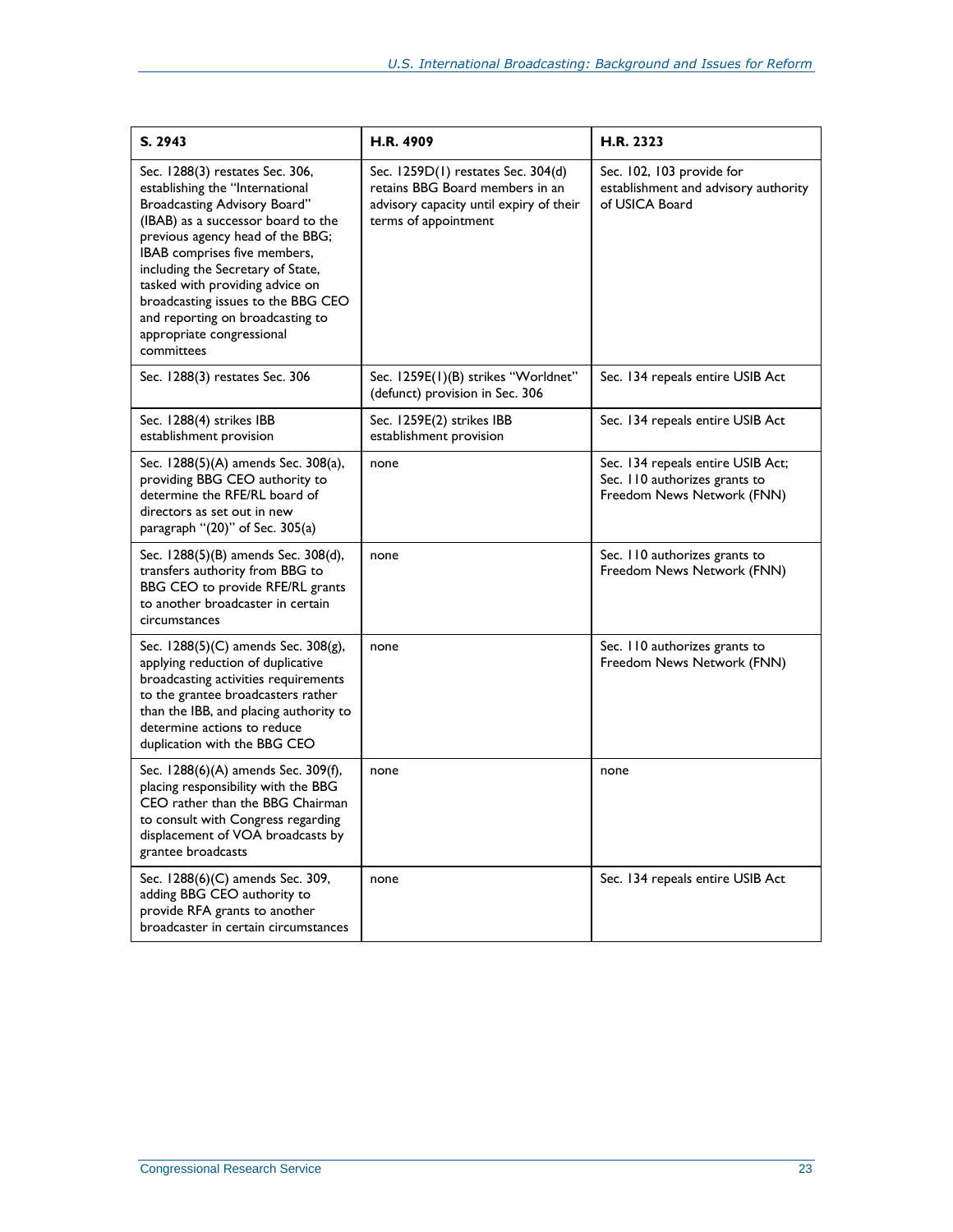| S. 2943                                                                                                                                                                                                                                                                                                                                                                                                                                                                                  | H.R. 4909                                                                                                                                                                                                                                                                                                                                                                                                                                                                                 | H.R. 2323                                                                                                                                                                                                                                                                                                                                              |
|------------------------------------------------------------------------------------------------------------------------------------------------------------------------------------------------------------------------------------------------------------------------------------------------------------------------------------------------------------------------------------------------------------------------------------------------------------------------------------------|-------------------------------------------------------------------------------------------------------------------------------------------------------------------------------------------------------------------------------------------------------------------------------------------------------------------------------------------------------------------------------------------------------------------------------------------------------------------------------------------|--------------------------------------------------------------------------------------------------------------------------------------------------------------------------------------------------------------------------------------------------------------------------------------------------------------------------------------------------------|
| Sec. 1288(7) adds a new Sec. 310 to<br>the USIB Act, subsec. "(a)(1)"<br>authorizes BBG CEO to incorporate<br>a grantee broadcaster organization<br>and condition grants to such grantee<br>on consolidation of existing grantee<br>broadcasters; authorizes<br>new/consolidated grantee<br>broadcaster to perform any<br>broadcasting activity currently under<br>the authority of the BBG as<br>determined by the CEO; authorizes<br>BBG to choose name of<br>new/consolidated grantee | Sec. 1259E(3) adds a new Sec. 310 to<br>the USIB Act, subsec. "(a)(1)"<br>authorizes BBG CEO to incorporate<br>a grantee broadcaster organization<br>and condition grants to such grantee<br>on consolidation of existing grantee<br>broadcasters; authorizes<br>new/consolidated grantee<br>broadcaster to perform any<br>broadcasting activity currently under<br>the authority of the BBG as<br>determined by the CEO; authorizes<br>BBG to choose name of<br>new/consolidated grantee | Sec. 110 provides that grants to<br>current grantee broadcasters<br>(RFE/RL, Radio Free Asia (RFA),<br>Middle East Broadcasting Networks<br>(MBN)) can be conditioned on<br>consolidation and submission of a<br>consolidation plan; no CEO<br>authority to incorporate a new<br>grantee<br>Secs. 212 and 213 set out mission<br>and standards for FNN |
| Sec. 1288(7), "Sec. 310(a)(2)"<br>overrides application of any state or<br>local law that affects a consolidated<br>grantee broadcaster that conflicts<br>with the amended USIB Act                                                                                                                                                                                                                                                                                                      | none                                                                                                                                                                                                                                                                                                                                                                                                                                                                                      | none                                                                                                                                                                                                                                                                                                                                                   |
| Sec. 1288(7), "Sec. 310(b)" states the<br>mission of the consolidated grantee<br>broadcaster to counter state-<br>sponsored propaganda that<br>undermines U.S. national security<br>and foreign policy, provide news and<br>analysis to populations where no<br>indigenous media can, improve<br>capacity of indigenous media to<br>provide such services, and provide<br>uncensored access to information<br>over the Internet and through other<br>communication mediums               | none                                                                                                                                                                                                                                                                                                                                                                                                                                                                                      | Sec. 212 states that the mission of<br>FNN is to provide news where free<br>media do not exist, strengthen civil<br>societies and promote democracy,<br>increase indigenous media capacity in<br>targeted regions, and provide<br>uncensored access to information<br>over the Internet and through other<br>communication mediums                     |
| Sec. 1288(7), "Sec. 310(c)" provides<br>that a new grantee will not be<br>considered a federal entity, and that<br>grantee personnel are not federal<br>employees                                                                                                                                                                                                                                                                                                                        | Sec. 1259E(3), "Sec. 310(a)(2)"<br>provides that a new grantee will not<br>be considered a federal entity, and<br>that grantee personnel are not<br>federal employees                                                                                                                                                                                                                                                                                                                     | Sec. 110(d) provides that FNN is not<br>a federal entity                                                                                                                                                                                                                                                                                               |
| Sec. 1288(7), "Sec. 310(c)" provides<br>that grants to the new grantee can<br>made under cooperative agreements<br>under 31 U.S.C. § 6305                                                                                                                                                                                                                                                                                                                                                | Sec. 1259E(3), "Sec. 310(a)(2)"<br>provides that grants to the new<br>grantee can made under cooperative<br>agreements under $31$ U.S.C. § 6305                                                                                                                                                                                                                                                                                                                                           | Secs. 108 and 110 set out various<br>cooperation requirements, in the<br>grant agreement and elsewhere, for<br>FNN and USICA                                                                                                                                                                                                                           |
| Sec. 1288(7), "Sec. 310(d)" provides<br>that officers of the individual<br>grantees and any new/consolidated<br>grantee serve at the pleasure of the<br><b>BBG CEO</b>                                                                                                                                                                                                                                                                                                                   | Sec. 1259E(3), "Sec. 310(a)(3)"<br>provides that officers of the<br>individual grantees and any<br>new/consolidated grantee serve at<br>the pleasure of the BBG CEO                                                                                                                                                                                                                                                                                                                       | Sec. 108(d) provides that USICA<br>shall have no involvement in FNN<br>management or operations                                                                                                                                                                                                                                                        |
| Sec. 1288(7), "Sec. 310(e) states that<br>the grantees should maintain their<br>individual brands in the event of<br>consolidation                                                                                                                                                                                                                                                                                                                                                       | none                                                                                                                                                                                                                                                                                                                                                                                                                                                                                      | Sec. 211(b) would require FNN to<br>maintain the individual grantee<br>broadcaster brands                                                                                                                                                                                                                                                              |